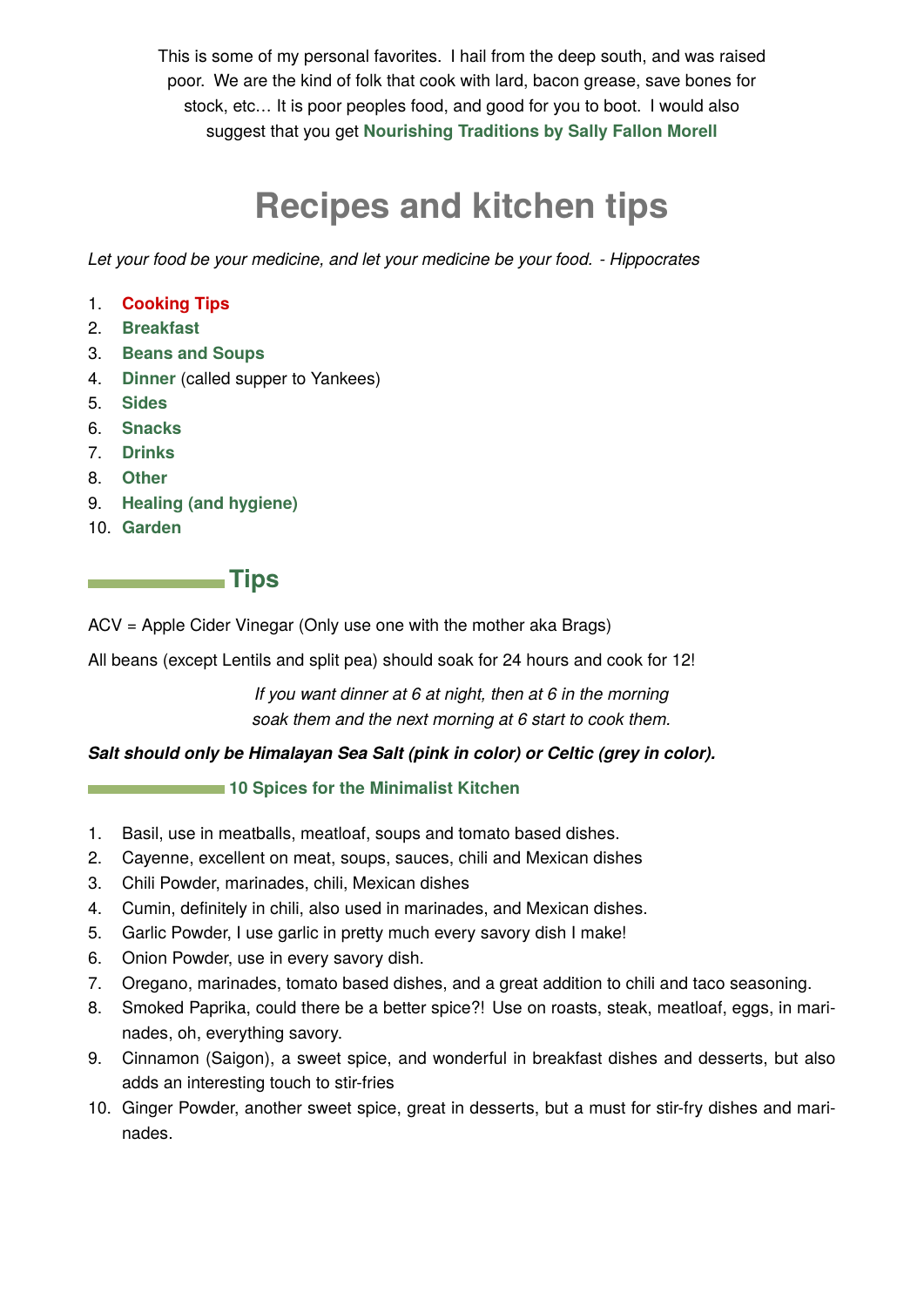

<span id="page-1-0"></span>It is OK to have electric appliances to aide in the making of food, but one should master the lowest common denominator first. These skills will serve you well when things break or are not available.

- Chef knife
- Paring knife
- filet knife
- sharpening stone or steal
- manual can opener
- basic grader
- measuring cup
- mixing bowl(s)
- frying pan (stainless or cast iron)
- sauce pan (stainless)
- stock pot (stainless)
- large pot (stainless)
- dutch oven (cast iron)
- rolling pin
- baking pans (flat, loaf, cake)
- cutting board (wood)
- spatula
- whisk
- set of wooden spoons etc…

#### **Classic measuring**

| Classic | tsp  | Mg     |
|---------|------|--------|
| Drop    | 1/64 | 78.125 |
| Smidgen | 1/32 | 156.25 |
| Pinch   | 1/16 | 312.5  |
| Dash    | 1/8  | 625    |
| Tad     | 1/4  | 1250   |

## **Breakfast**

#### **Bake eggs instead of hard boiling them!**

Set the oven to 325F. You can bake up to 4 dozens of eggs for thirty minutes.

#### **Eggs Florentine**

- 10 ounces frozen chopped spinach, thawed
- 1/2 cup heavy cream
- 1/2 cup grated Parmesan cheese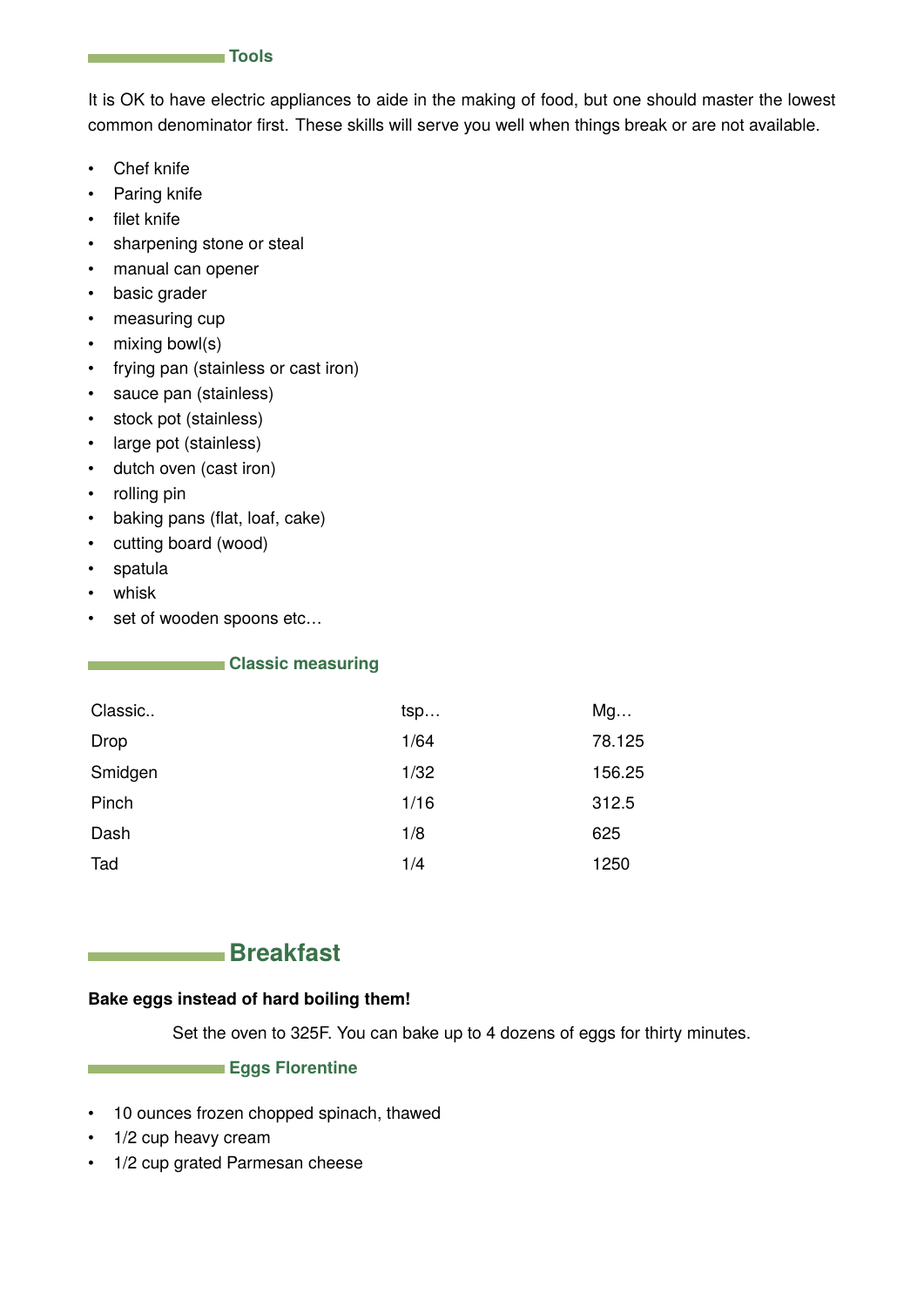- <span id="page-2-0"></span>• 1 clove garlic, minced
- 4 eggs
- 1. Combine everything, except the eggs, in a 9 or 10 inch skillet, heat on medium for about 8 minutes.
- 2. Using a spoon, make 4 "wells" and break 1 egg in each "well".
- 3. Turn the heat to low and cover with a lid.
- 4. Cook till egg whites are solid, approximately 4 5 minutes.

#### **Hootenanny Pancakes**

- 6 eggs
- 1 cup flour (almond, oat or all purpose)
- 1 cup milk or yogurt
- 1/4 cup butter

*If you use all-purpose flour (wheat), Hootenanny Pancakes turn into huge popovers! So much fun!*

- 1. Put butter in a large cast iron frying pan (or a metal 9 x 13 pan), place in oven and preheat to 425 degrees F.
- 2. Blend eggs, flour and milk together.
- 3. When oven is preheated, pour batter into hot buttered pan.
- 4. Bake for 25 minutes.
- 5. Cut into wedges and serve hot with fruit sauce, jam or syrup.

## **Beans and Soups**

## *How to make soup - basic guidelines*

- 1. Choose a type of fat (Like butter, lard, or olive oil)
- 2. Choose your base (Chicken, beef, or fish stock? Tomato purée? Cream or milk? Choose one or two)
- 3. Choose your meat (or none)
- 4. Choose your veggies
	- Onion is a pretty standard veggie because it imparts so much flavor.
	- Garlic, carrots, and celery are all fairly common too though not always used.
	- There are also beans, potatoes, spinach, kale, corn, and so on.
	- Use whatever you have, and whatever you like!

## 5. Choose your spices

- Celery seed, marjoram, thyme, parsley, and sage go well with chicken.
- Marjoram, rosemary and thyme go well with beef.
- Basil, oregano or fennel can be a nice addition to tomato-based soups.
- Chiles need chili powder and perhaps cumin.
- Cream soups might benefit from a dash or parsley or thyme.

Sea salt and black pepper are your two most basic spices, so you will want to include them (well…at least the salt). Here are a few more popular flavor combinations.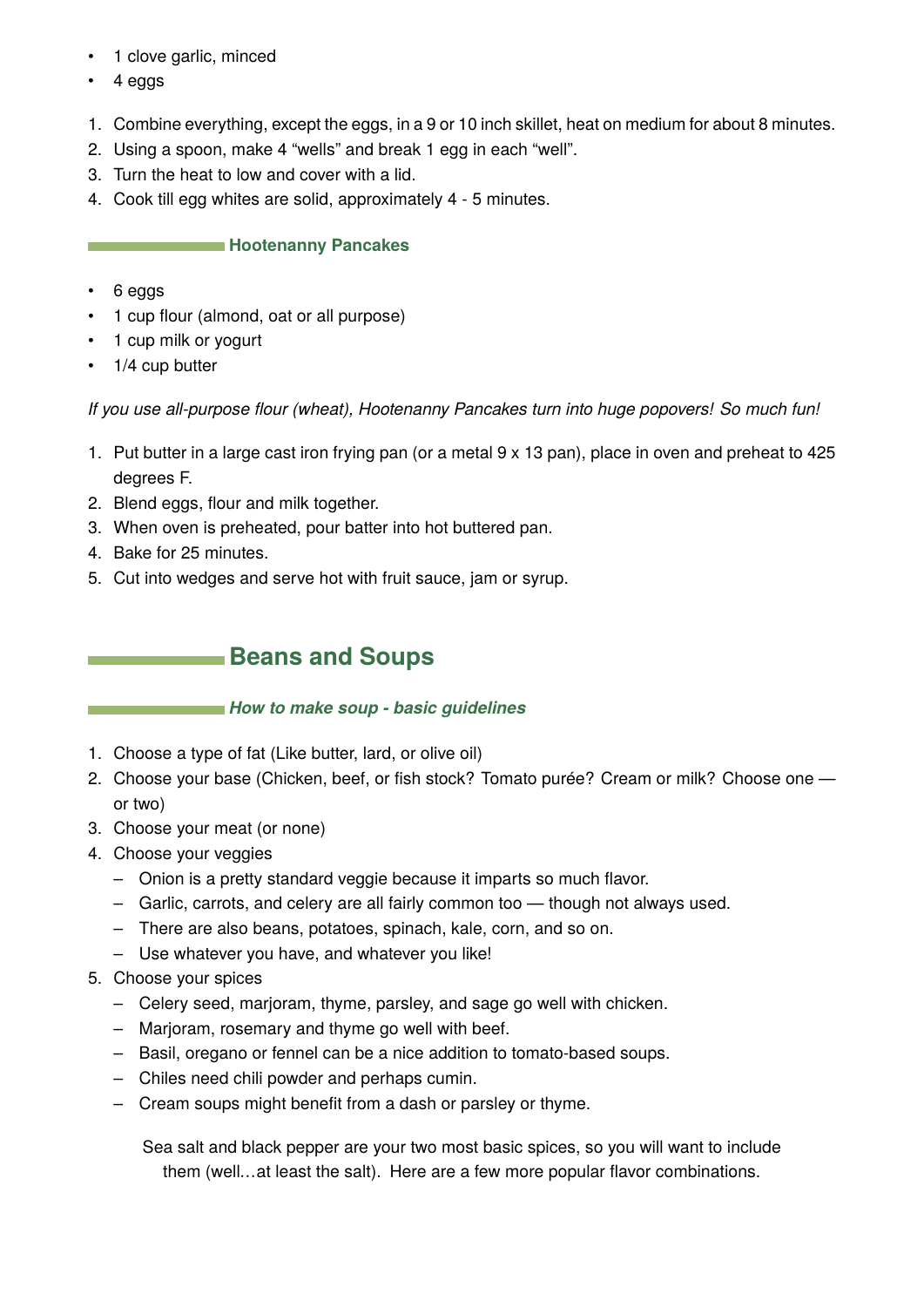*Once you've decided on what ingredients to use, making soup is very simple:*

- 1. Heat a large soup pot over medium heat
- 2. Sauté your aromatic vegetables (onion, garlic, celery, carrot) in your fat
- 3. Cook your meat if necessary (for example, stew beef)
- 4. Add your base (except milk or cream), veggies, meat, and spices
- 5. Taste and adjust
- 6. Allow to simmer for an hour or two
- 7. Taste and adjust again
- 8. Add any cream or milk just before serving and heat through

## **Black Beans**

- 2 cups black beans, soaked overnight
- 1 onion chopped
- 1 bell pepper, chopped
- 5 cloves garlic, chopped
- 2 bay leaves
- 1 tbsp salt
- 1 tbsp cumin
- 1 tbsp oregano
- 1/2 cup white wine
- $\cdot$  1/4 ACV
- 1/4 olive oil

In slow cooker, cover beans w/ water and cook w/ onion, pepper, garlic, bay leaves, salt, cumin and oregano.

#### **Red Beans & Rice**

- 2 cups dried beans
- 1/2 tbsp garlic powder
- 1 tbsp minced onion
- 2 tsp salt
- 1 bay leaf
- 1 tsp sugar
- 1/4 tsp cayenne pepper
- 1 tsp celery seed
- 1 tsp cumin
- 1 lb smoke sausage or other meat
- 1. Soak beans overnight
- 2. Drain and place in slow cooker, cover w/ water.
- 3. Add all but sausage and bring to boil, then simmer for 4 hours or so
- 4. Add meat 20 minutes before serving

#### **Navy Bean Soup**

- 16 oz dried navy beans
- 2 onions chopped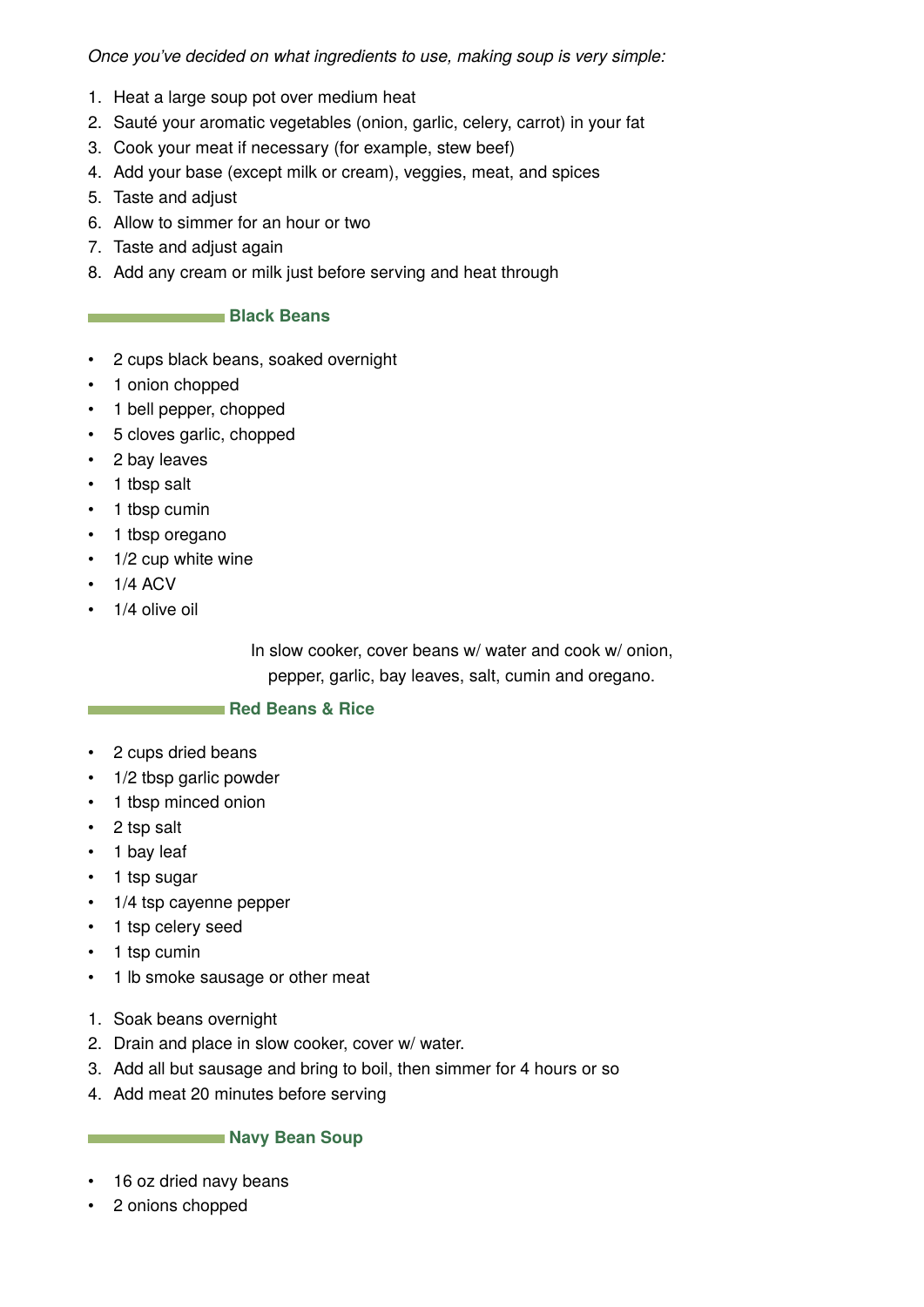- 8 oz canned tomato
- 2 ham hocks
- 2 cloves garlic
- 2 tbsp Worcester sauce
- 1 tbsp parsley
- 1 bay leaf
- 1/2 tsp pepper
- 1 tsp salt
- 1. Soak beans overnight and drain
- 2. Add to slow cooker, and add other items
- 3. Cook for 8 hour on low, serve w/ rice

## **Chili**

- 1 lb ground beef or pork
- 3 cups kidney beans (soak overnight)
- 2 onions, chopped
- 2 bell peppers, chopped
- 1/4 tsp cayenne pepper
- $\cdot$  1/2 tsp honey
- 1/2 tsp oregano
- 1/2 tab black pepper
- 2 cans of tomato or 4 chopped fresh
- 1 tsp salt
- 1.5 tsp cumin
- 5 tbsp chili pepper
- 1. Brown meat and crumble
- 2. Add then rest to slow cooker
- 3. Set on low for 6 or more hours

## **Split Pea Soup**

- 6 slice of bacon, cut into 1 inches pieces
- 1 onion chopped
- 1 leek chopped
- 2 clove of minced garlic
- 1 lg carrot chopped
- 2.5 pints chicken broth
- 1 1/2 cups green split peas
- 2 bay leaves
- 1 teaspoon chopped fresh rosemary
- 1. Place bacon in a large pot, and cook over medium heat until crisp.
- 2. Stir in onion, leek, carrot, and garlic; cook until the vegetables are soft, about 8 minutes.
- 3. Pour in chicken broth. Stir in split peas, bay leaves, and rosemary.
- 4. Bring to a boil. Reduce heat to low; cover, and simmer until peas are cooked, about 1 hour, stirring occasionally.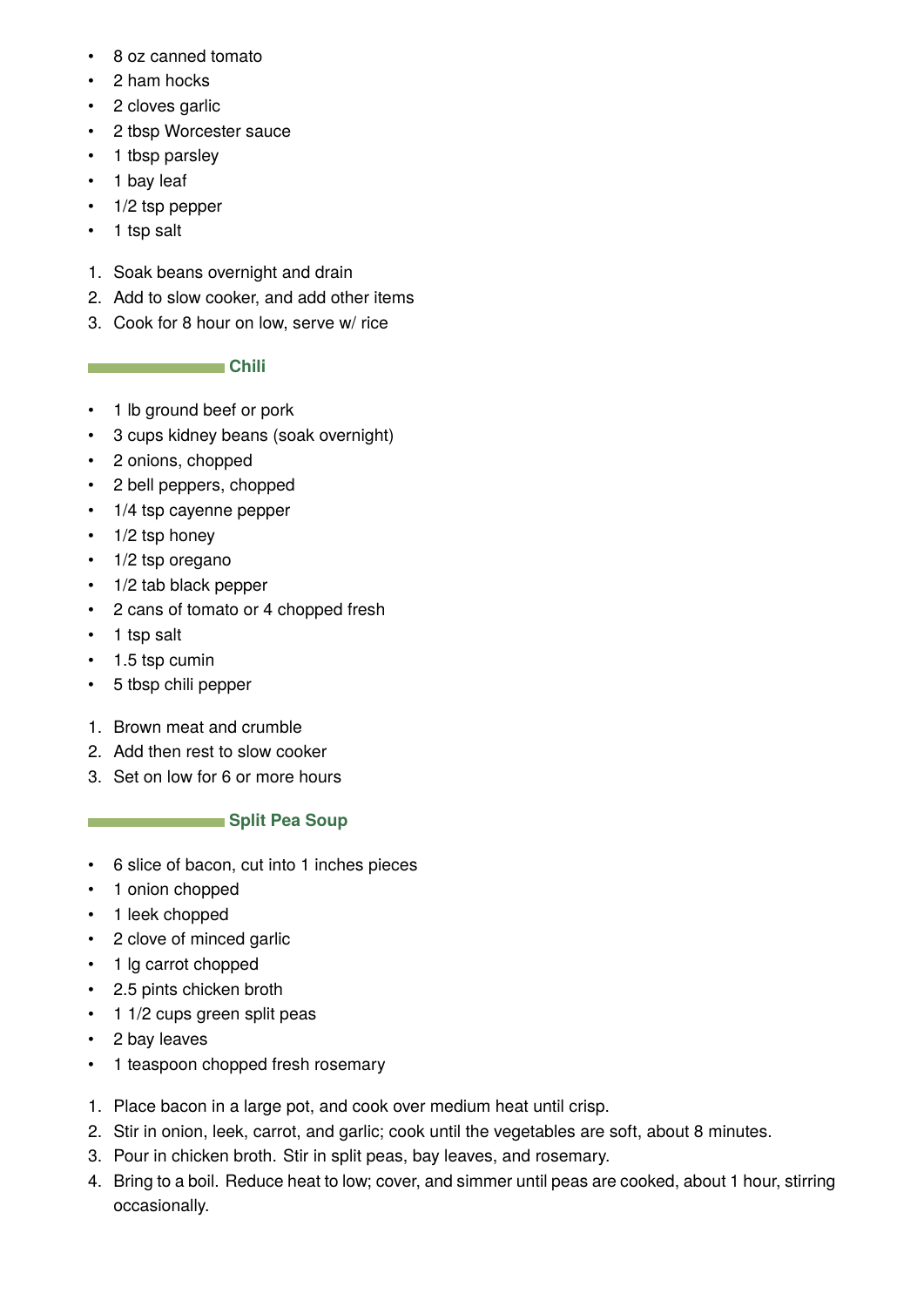#### **Black Bean and Corn Soup**

- 2 15 oz cans black beans, drained and rinsed
- 2 14 oz can tomatoes, undrained
- 1 14 oz corn, drained
- $\cdot$  1/2 cup water
- 2 tablespoons fresh chives (onions would be fine)
- 2 tablespoons chili powder
- 1 teaspoon cumin powder
- 1 clove garlic, minced

Toss everything in the crock pot and cook on low for 8 hours or high for 4 hours.

#### **Guinness Beef Stew**

- 2 lbs beef tips, cut into 1"chunks
- 1 pound potatoes, chopped
- 3 large carrots, sliced 1"thick
- 1 yellow onion, chopped
- 1 teaspoon salt
- 1 teaspoon ground pepper
- 6 cups beef broth
- 1 cup Guinness Stout
- 5+ tablespoons Olive Oil
- 1. Sauté beef, carrots, potatoes and onions in olive oil over medium heat until nicely browned.
- 2. Add Guinness, beef broth and simmer soup for 2 hours, stirring occasionally.
- 3. Remove from heat and serve.

#### **Fully Loaded Baked Potato Soup**

- 3 pounds baking potatoes, peeled, cut in 1/2 -inch cubes
- 1 quart chicken broth
- 4 garlic cloves, minced
- 1/4 cup butter
- 2 1/2 teaspoons salt
- 1 teaspoon pepper
- 1 cup milk
- 3 tablespoons chopped fresh chives (topping)
- 1/4 cup sour cream (topping)
- 8 slices bacon, cooked & crumbled (topping)
- 1/4 cup cheddar cheese (topping)
- 1. Combine the potatoes, chicken broth, garlic, butter, salt and pepper and cover and cook on low for 8 hours or high for 4 hours until the potatoes are nice and tender.
- 2. Once the potatoes have softened, gently mash them (do not puree, as you still want the potatoes to be a wee bit chunky) and stir in 1 cup of milk.
- 3. Ladle soup into bowls and top with sour cream, bacon, chives and cheese.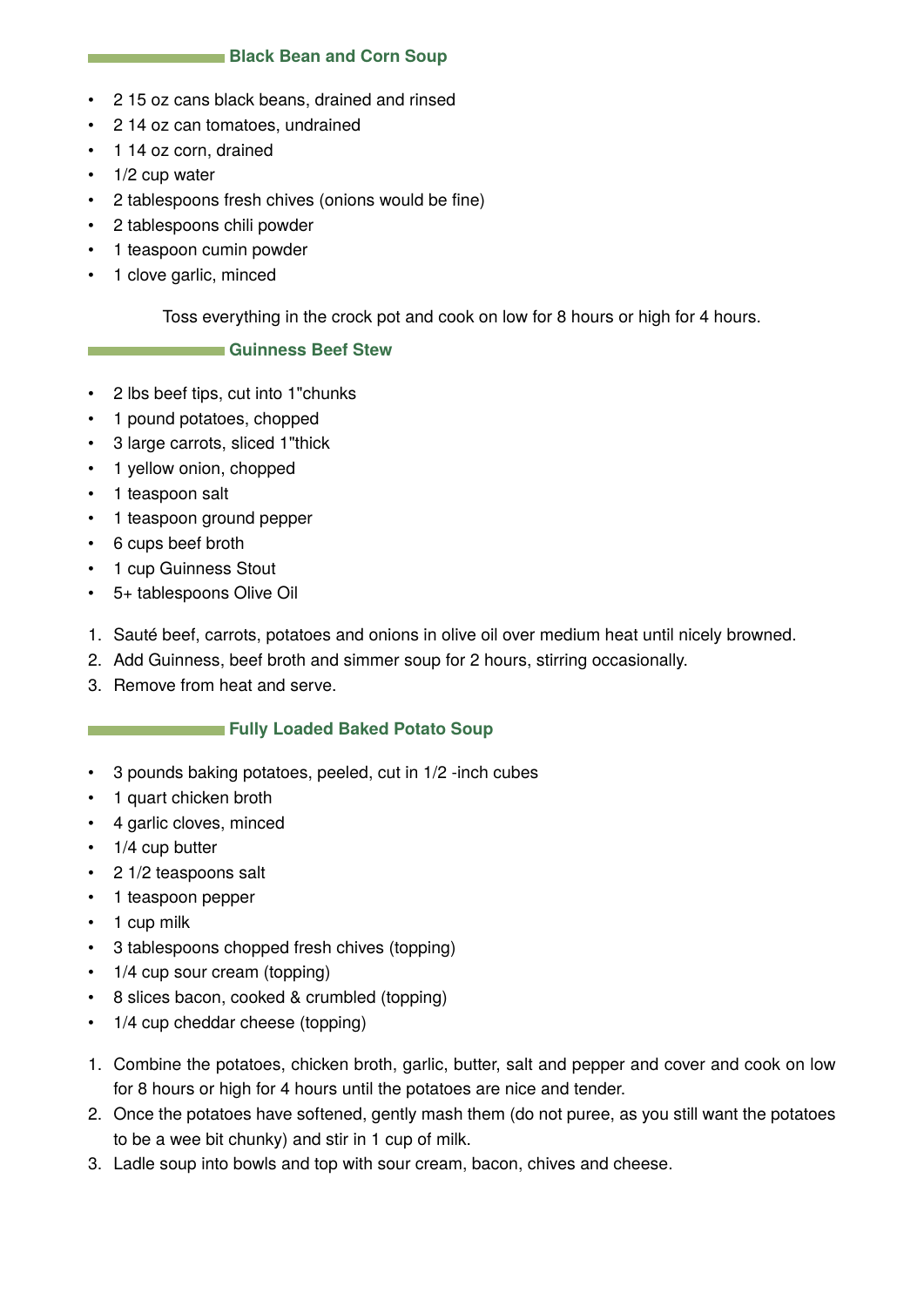## **Dinner**

#### <span id="page-6-0"></span>**BBQ Sauce / Dad's chicken**

- 1/2 cup ACV
- 1/2 cup brown sugar
- 1 tbsp yellow mustard
- salt
- pepper
- 1/4 olive oil
- 1. Preheat oven to 350
- 2. Cut chicken and mix above and marinade for 4 hours
- 3. Back for 1.5 hours

#### **Dirty Rice**

- 1 lb sausage
- 1 tbsp lard
- 1 onion fine chopped
- 3 cloves garlic, minced
- 2 cups uncooked rice
- 4 cups chicken broth (or 4 cups hot water, and 3 bullion cubes)
- Salt to taste
- 1/2 tsp black pepper
- 1/4 tsp cayenne pepper
- 1. Add lard, meat, onions to pan and fry
- 2. Once brown, add everything else
- 3. Bring to boil, and simmer for 20 minutes

*Note: Wife unit wants 3 cups of chopped veggies added (mushrooms, peppers, bokchoi,etc*…*)*

**Fried Rice** 

- 1lb sausage
- 2 cups rice
- 1 larger onion
- 2 gloves garlic
- 4 cups water
- 2 tsp salt
- 1/2 tsp hot sauce
- 1 tsp ginger
- Veggies, peppers, etc…
- 4 egg wiped
- 1. Brown meat
- 2. Add rice, veggies, and seasoning
- 3. Cook until tenter and add egg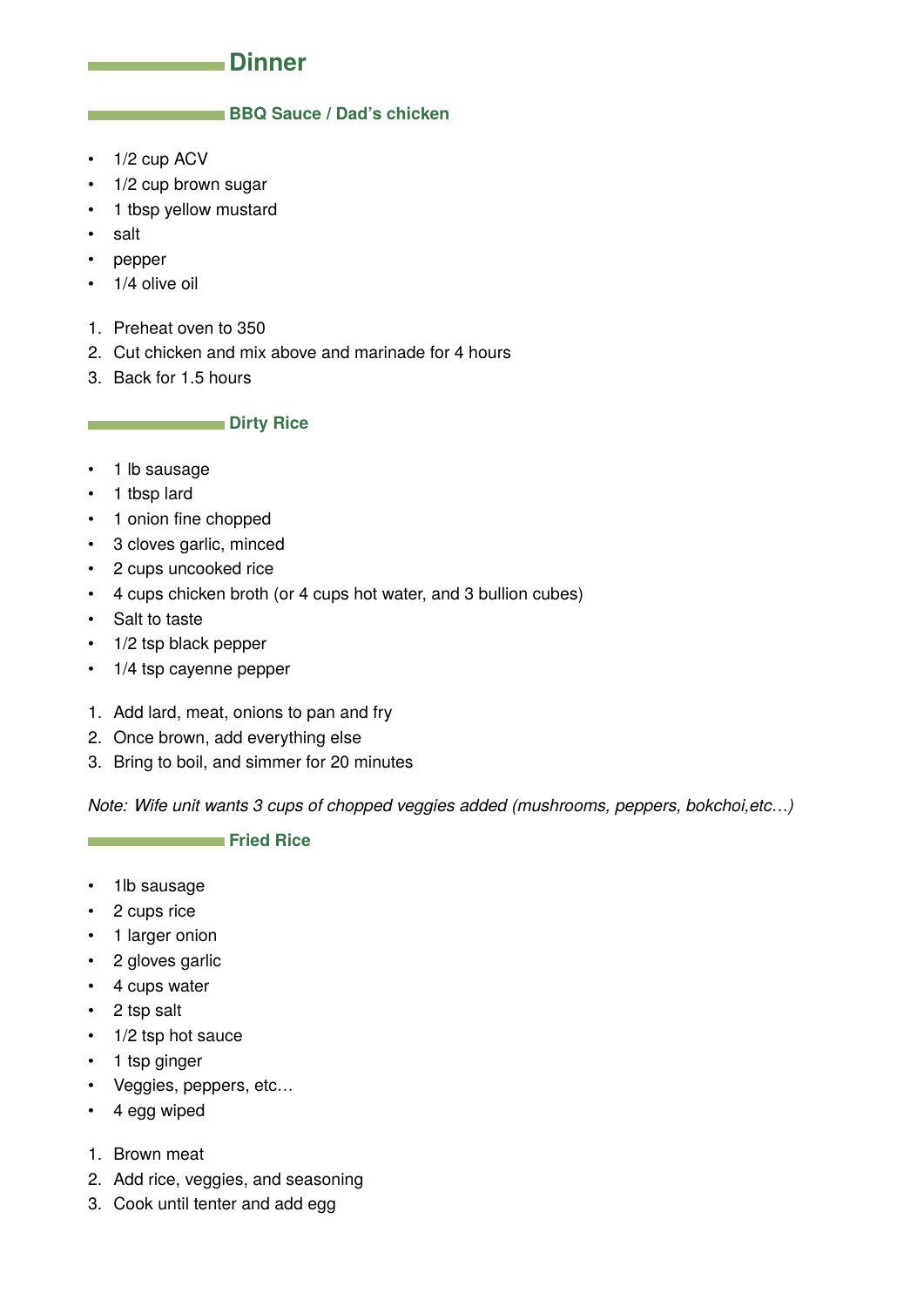- 4. Add water and bring to boil
- 5. Cover, cook on low for 20 minutes

## **Chicken Curry**

- 1 whole chicken cut into 6-8 pieces
- 3 Tablespoons of Organic Extra-Virgin Coconut Oil
- 2 Tablespoons of organic coconut flour
- 1/2 teaspoon fine Himalayan salt
- 1/4 teaspoon black pepper
- 1 Tablespoon chopped fresh ginger root
- 1/4 cup chopped onion
- 4 cloves garlic
- 1 Tablespoon curry powder
- 2 cups chicken stock
- 1/4 cup water
- 1. In a frying pan sauté garlic, onion, ginger, with coconut oil.
- 2. Add the cut-up chicken, slightly brown the chicken.
- 3. Add chicken stock, simmer for 15 minutes.
- 4. Add salt, black pepper and curry powder.
- 5. Cover the pan. Continue cooking for another 5 minutes.
- 6. Dissolve coconut flour in 1/4 cup of water. Stir it into the pan.
- 7. Continue cooking for another 5 minutes.

## **Easy Meatballs**

- 4 pounds ground beef, thawed
- 4 cloves garlic, minced
- 2 tablespoons dried basil
- 2 teaspoons sea salt
- 4 dashes cayenne pepper
- 1. Mix seasoning and meat together. (It's easiest to mix with bare hands.)
- 2. Shape into balls, I like to do walnut sized meatballs.
- 3. Fry over medium heat until browned on all sides and cooked through, approximately 30-45 minutes. (The larger the meatballs, the longer they will take to cook.)

## **Pizza Dough**

- 3 cups flour
- 1.5 tsp yeast
- 2 tbsp olive oil
- 1 tsp salt
- 1 tbsp sugar
- 1 cup warm water
- 1. Combine flour, salt, sugar, and yeast in large bowl
- 2. Add oil and water, spread out on large pan, let rise and top
- 3. Bake @ 350 for 15 minute or until looks done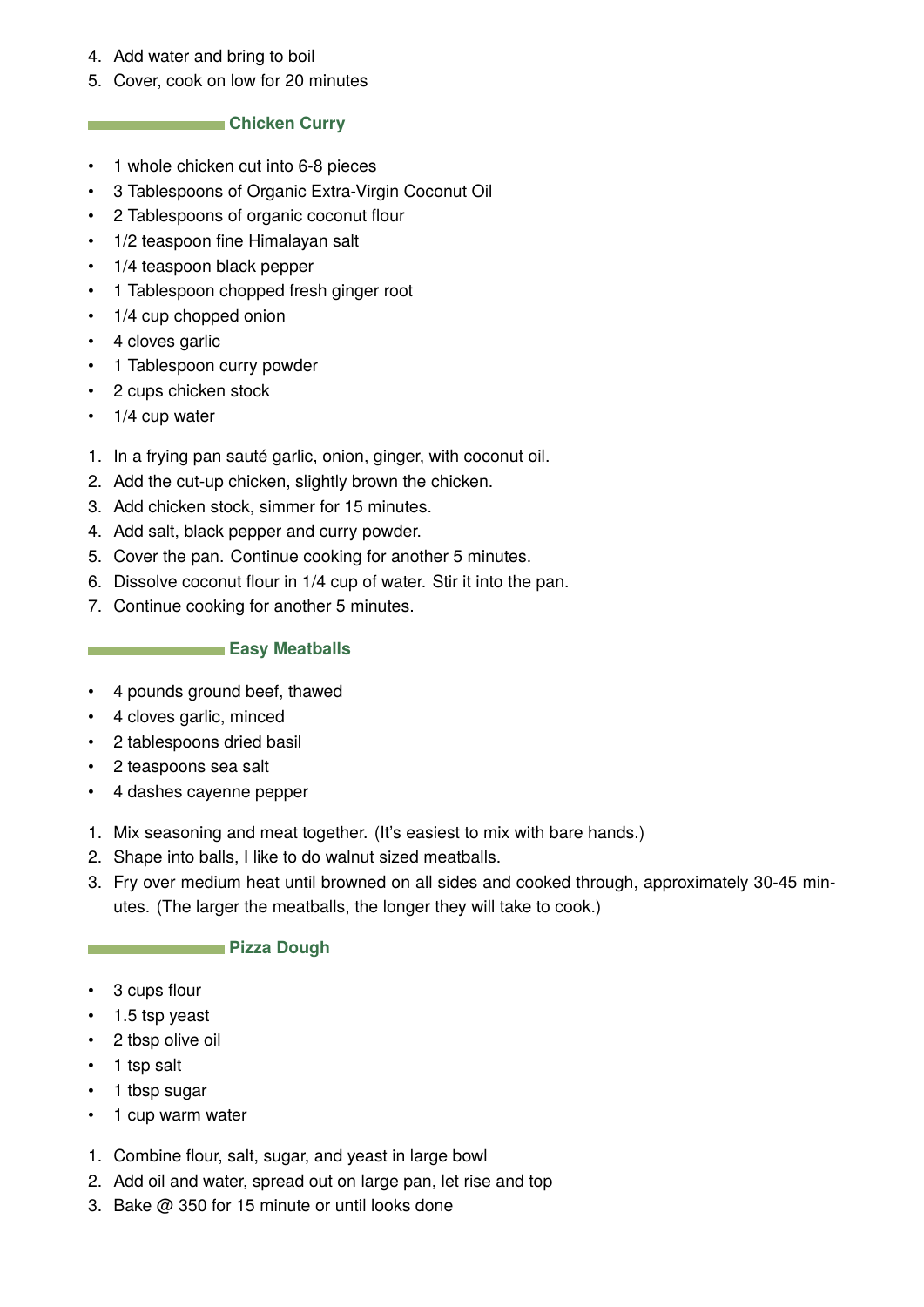- <span id="page-8-0"></span>• 1 head garlic, peeled and crushed
- 1 tsp. Salt
- 1/2 tsp. Black pepper
- 2/3 cup orange juice
- 1/3 cup lemon juice
- 1 pork butt roast (3 to 5 lbs)
- 1 onion, halved and sliced
- 1. In a small mixing bowl, create your Moho by stirring together crushed garlic, salt, pepper, orange juice, and lemon juice.
- 2. Place the pork roast into a 5 to 8 quart slow cooker
- 3. Pour the Moho mixture over the roast. Scatter the onions on top of the roast.
- 4. Cook on low for 8 hours until meat is easily shredded with a fork.
- 5. Shred the meat before serving. Serve hot on toasted Cuban bread or yellow rice with black beans and onions

## **Super Easy Lentil Chili**

- 6 cups cooked lentils (3 cups dry)
- Bone broth to cover lentils
- 1 cup salsa
- 1 tablespoon coarse sea salt (or to taste)
- 1. Put lentils in a large sauce pot, pour in bone broth to cover lentils.
- 2. Bring to a boil and then turn down to a medium heat and simmer for approximately 45 minutes.
- 3. Add salsa and salt and simmer another 30 minutes, allowing the flavors to combine.

My favorite way to eat this is with a dollop of sour cream and organic corn chips.



**Sauerkraut** 

## *Makes 1 quart*

- 1 medium cabbage, cored and shredded
- 1 tablespoon caraway seeds
- 1 tablespoon sea salt
- 4 tablespoons whey (Whey and Cream Cheese) (if not available, use an additional 1 tablespoon salt)

In a bowl, mix cabbage with caraway seeds, sea salt and whey. Pound with a wooden pounder or a meat hammer for about 10 minutes to release juices. Place in a quart-sized, wide-mouth mason jar and press down firmly with a pounder or meat hammer until juices come to the top of the cabbage. The top of the cabbage should be at least 1 inch below the top of the jar. Cover tightly and keep at room temperature for about 3 days before transferring to cold storage. The sauerkraut may be eaten immediately, but it improves with age.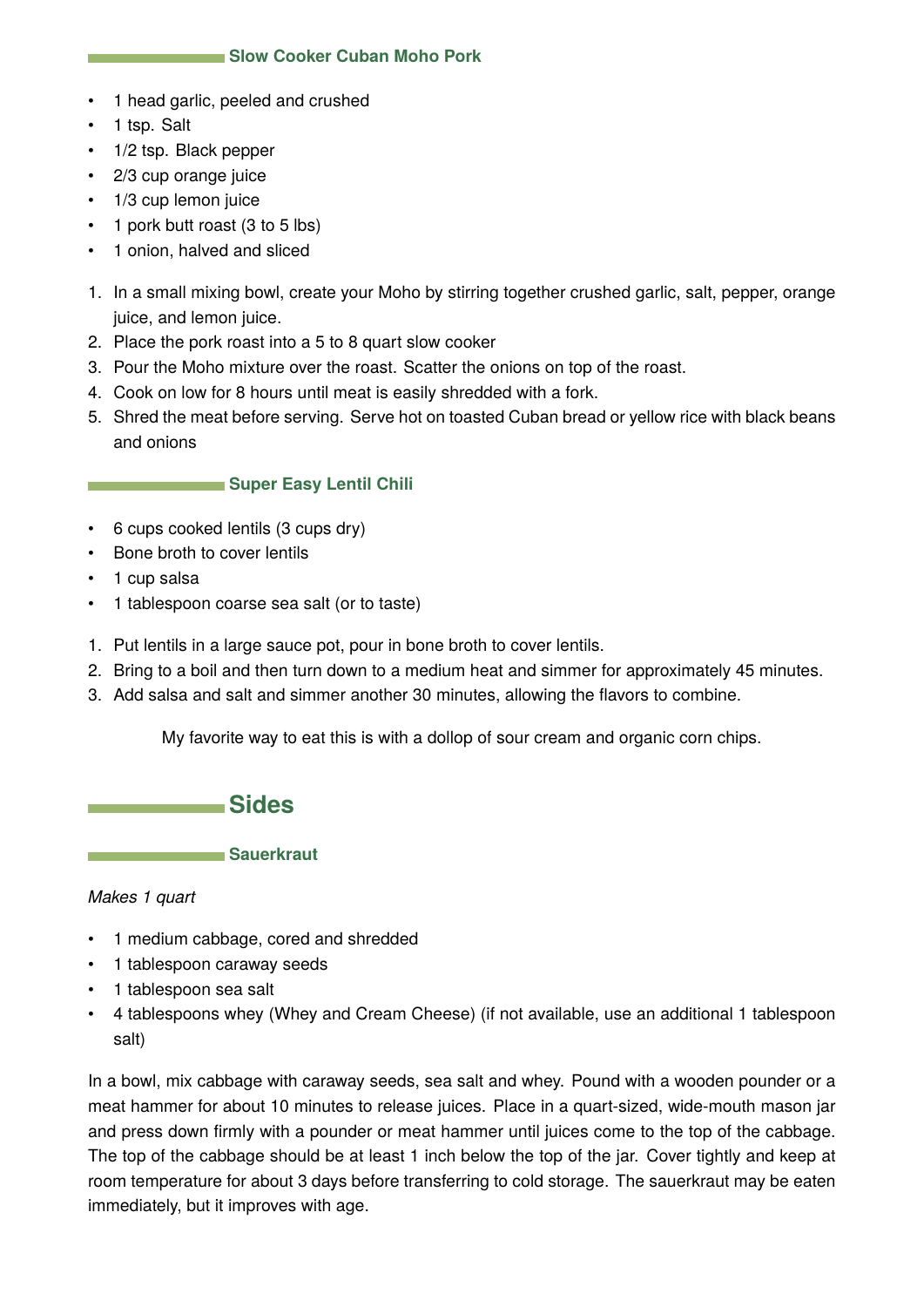## **Latin American Sauerkraut (Cortido)**

#### *Makes 2 quarts*

- 1 large cabbage, cored and shredded
- 1 cup carrots, grated
- 2 medium onions, quartered lengthwise and very finely sliced
- 1 tablespoon dried oregano
- 1/4 1/2 teaspoon red pepper flakes
- 1 tablespoon sea salt
- 4 tablespoons whey (Whey and Cream Cheese) (if not available, use an additional 1 tablespoon salt)

This delicious spicy condiment goes beautifully with Mexican and Latin American food of all types. It is traditionally made with pineapple vinegar but can also be prepared with whey and salt. Like traditional sauerkraut, cortido improves with age.

In a large bowl mix cabbage with carrots, onions, oregano, red chile flakes, sea salt and whey. Pound with a wooden pounder or a meat hammer for about 10 minutes to release juices. Place in 2 quartsized, wide-mouth mason jars and press down firmly with a pounder or meat hammer until juices come to the top of the cabbage. The top of the cabbage mixture should be at least 1 inch below the top of the jars. Cover tightly and keep at room temperature for about 3 days before transferring to cold storage.

## **Apple, Celery and Raisin Salad**

- 2 cups apples, chopped
- 1 1/2 cups celery, chopped
- $\cdot$  1/2 cup raisins
- 1/2 cup sunflower seeds
- 1/4 cup mayonnaise

Combine all ingredients together, adding more mayonnaise if needed. Serve chilled.

## **Wilted Lettuce Salad**

- 1/4 pound bacon
- 1/2 cup cider vinegar
- 1/4 cup water
- 1 teaspoon sugar
- 1 head lettuce
- 1 or 2 bunches of green onions
- 1/2 cucumber
- 1. Fry the bacon until crispy and then set the bacon slices on paper towels to drain.
- 2. Allow the bacon grease to cool a bit, and then add the sugar, vinegar and water to the pan.
- 3. Cook on low until it is heated through, scraping the bottom of the skillet to loosen browned bits of bacon. While the mixture is heating, crumble the bacon.
- 4. Chop the lettuce, one or two bunches of green onions, and peel and dice the cucumber.
- 5. Toss all of the vegetables into a large salad bowl.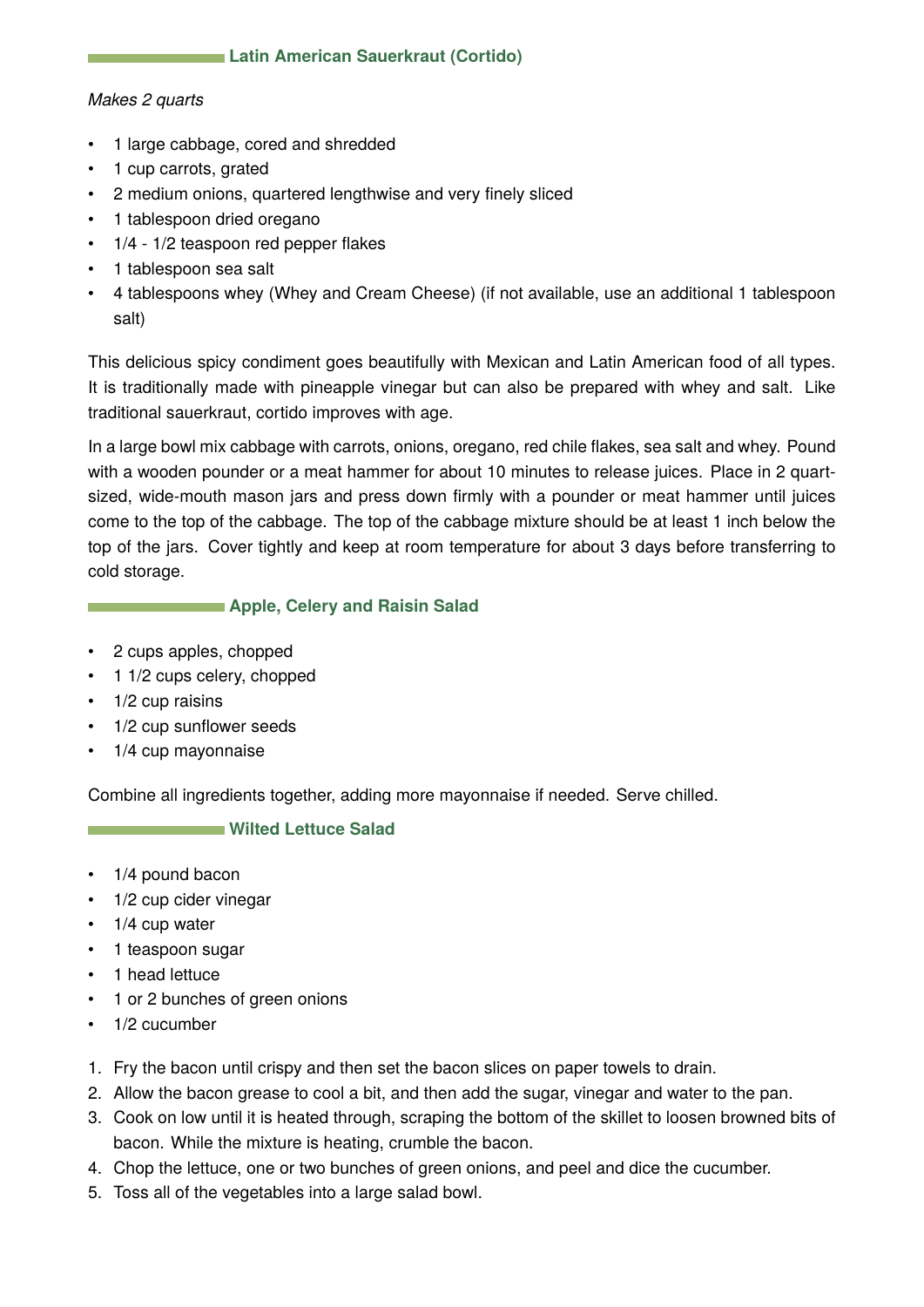- <span id="page-10-0"></span>6. Pour the hot salad dressing slowly over the lettuce, stirring to completely cover and evenly wilt the greens.
- 7. Garnish with the bacon bits and serve immediately.

## **Simple Carrot Salad**

- 10 small- medium sized organic carrots
- 1/2 cup organic raisins
- 1/2 cup mayonnaise
- 1. Wash and grate carrots.
- 2. Add raisins and mayo and mix until combined.
- 3. Serve chilled.

**Snacks** 

## **Loaded Guacamole**

- 4 ripe avocados
- 2 cloves garlic
- 1 teaspoon kosher salt
- 1 tomato, seeded and finely diced
- 1/4 red onion, finely diced
- 1/4 cup chopped cilantro
- 1 lime, juiced
- 1. Remove outer layer of avocado and pits; roughly dice avocado and place in mixing bowl.
- 2. On a cutting board, combine salt and garlic (use the side of a chef's knife to smash the garlic into a paste, using the salt as an abrasive; add to mixing bowl).
- 3. Combine remaining ingredients and mash with a fork to combine; do not overly mash, as you want the texture to remain chunky.
- 4. Serve.

#### **Fresh Salsa**

- 3 tomatoes, chopped
- 1/2 cup finely diced onion
- 5 Serrano Chiles, finely chopped
- 1/2 cup chopped fresh cilantro
- 1 teaspoon salt
- 2 teaspoons lime juice
- 1. In a medium bowl, stir together tomatoes, onion, chili peppers,
- 2. Cilantro, salt, and lime juice. Chill for one hour in the refrigerator
- 3. Before serving.

#### **Animal Droppings**

- $\cdot$  1/2 cup milk
- 1/2 cup butter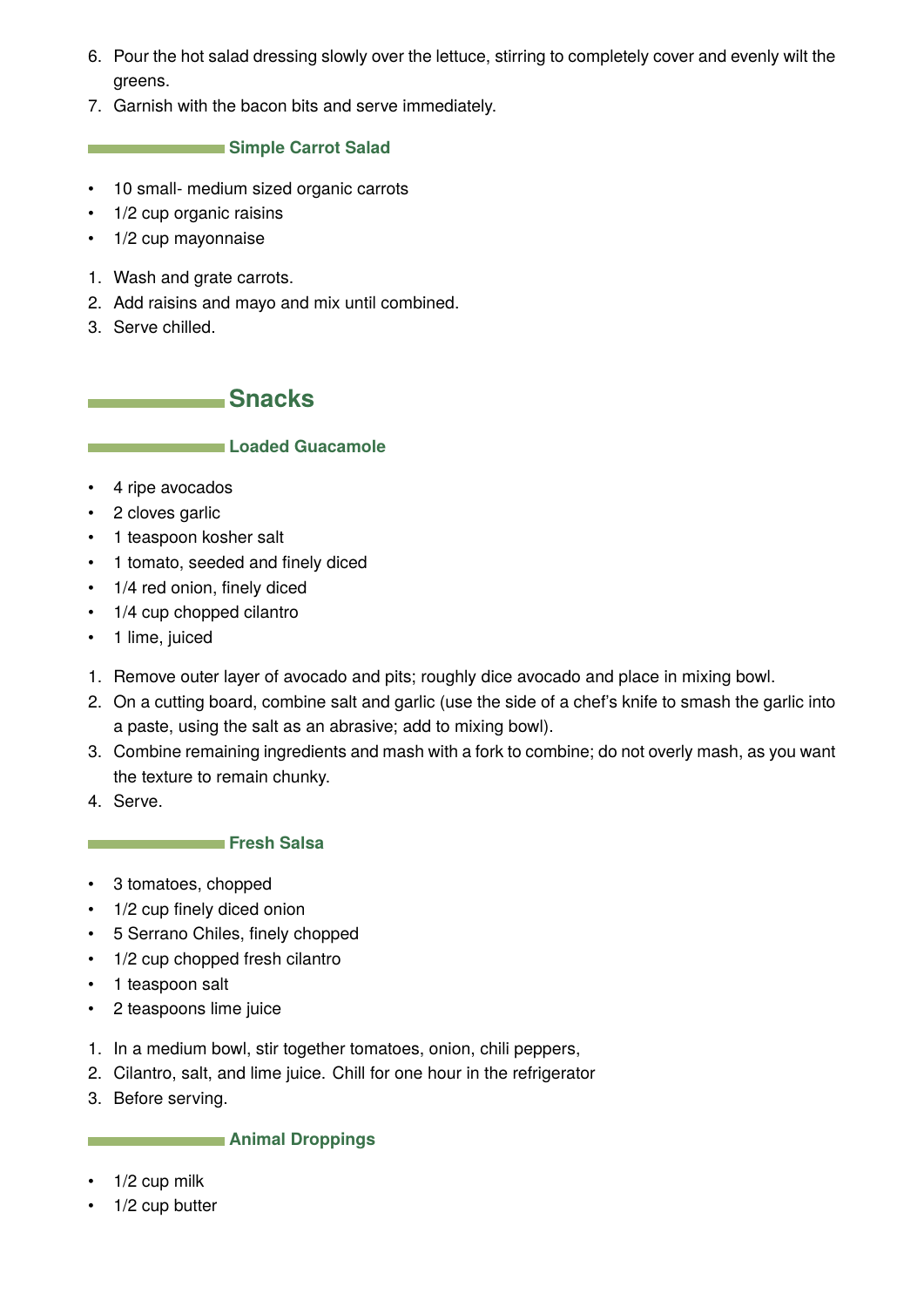- 2 cup sugar
- 6 tbsp coca powder
- 3 cups rolled oats
- 1 cup coconut
- 1 cup peanuts (other items may be used)
- 1. Place milk, butter, sugar, and coca in saucepan and bring to boil, stirring the whole time
- 2. Remove from heat add rest and stir hard
- 3. Roll into logs on wax paper and cool, then cut

## **Peanut Butter Bites**

- 1 1/2 cups peanut butter
- 1 cup coconut oil
- 1/4 cup honey
- 1. Put all ingredients into food processor, whirl on high until all is creamy and incorporated.
- 2. Pour into a 9 x 13 inch baking dish, lined with parchment paper.
- 3. Place in freezer. When cold, pull parchment paper out and place on cutting board.
- 4. Cut candy into squares.

## **Honey Nut Brittle**

- 2/3 cup butter or ghee
- 1/2 cup honey
- 1 cup nuts (your choice: peanuts, almonds, pecans, walnuts, etc)
- 1. Spread parchment paper on the bottom of a cookie sheet
- 2. Cook butter and honey over medium heat to 'hard crack' stage, stirring constantly. (or if you have a candy thermometer, till it's 300 degrees F). Between 5-10 minutes.
- 3. Stir in the nuts. Pour onto parchment paper cookie sheet. Refrigerate, to cool.
- 4. Pull out the paper and candy and break into pieces.

## **Basic Vanilla Ice Cream (for maker)**

- 2 quarts cream
- 2 tbsp vanilla
- 2 cups of sugar

Mint: Add 1 tsp mint, 1/2 cup semisweet chips

## **Basic Chocolate Ice Cream (for maker)**

- 2 qt cream
- 2.5 cups white sugar
- 2/3 cup of coco
- 2 egg yokes

I could never find a good recipe for this, so this is what I cam up with. It works well.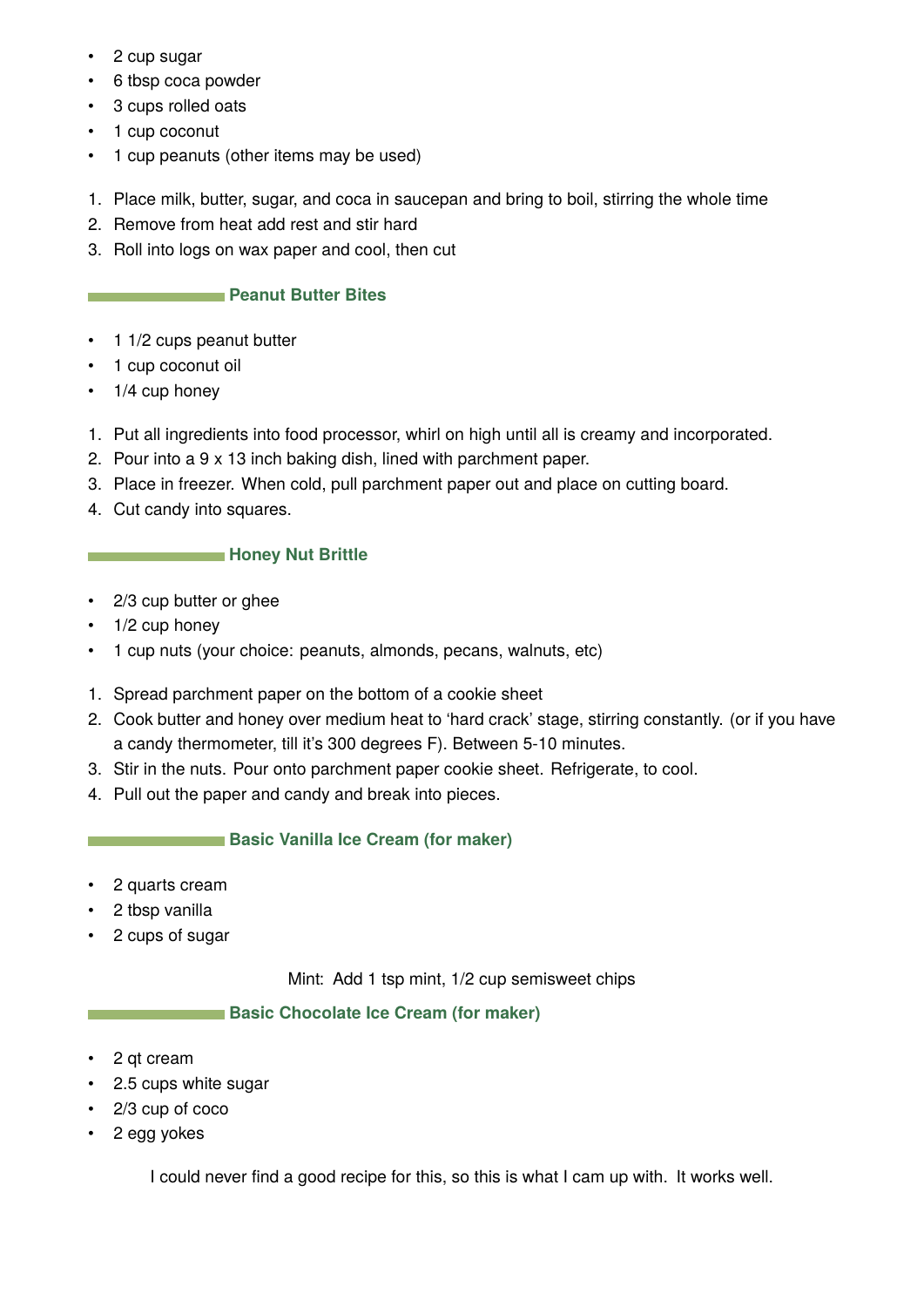#### **English Toffee**

- <span id="page-12-0"></span>• 6 cups sugar (white)
- 3 lbs of butter
- 1 tsp salt
- 1. Heat until 300 degrees and keep stirring.
- 2. When 300 is reached, wait for caramel to start then poor.
- 3. Cool for 25 minutes and add toppings.

#### **Easy Honey Caramel**

- 1 cup honey
- 1/2 cup butter
- 1. Melt butter in saucepan over medium high heat, stirring constantly.
- 2. Add honey and bring to a boil.
- 3. Boil for approximately 3 minutes, stirring constantly.
- 4. Take off heat and allow to cool briefly.
- 5. Serve.

#### **Cover Cake:**

Poke random holes all over the top of the cake and pour warm caramel over it, allowing it to sink in the holes of the cake and ooze over the edges.

#### **Salted Caramel Pecans:**

Pour warm caramel over crispy nuts (according to Nourishing Traditions method of soaking/dehydrating nuts) stir to coat all nuts in caramel, sprinkle Celtic sea salt over the top.

## **Drinks**

#### **Hot Buttered Coffee**

- 3 cups freshly made coffee
- 1/2 cup grass fed butter
- 1/4 cup organic maple syrup (optional)
- 1. Blend all together in blender until frothy.
- 2. Serve.

*Serves 2-4 people, depending on the size of your mugs.*

**Spiced tea (good for colds/flu etc**…**)**

- Green tea
- Cloves
- Honey
- Pinch of nutmeg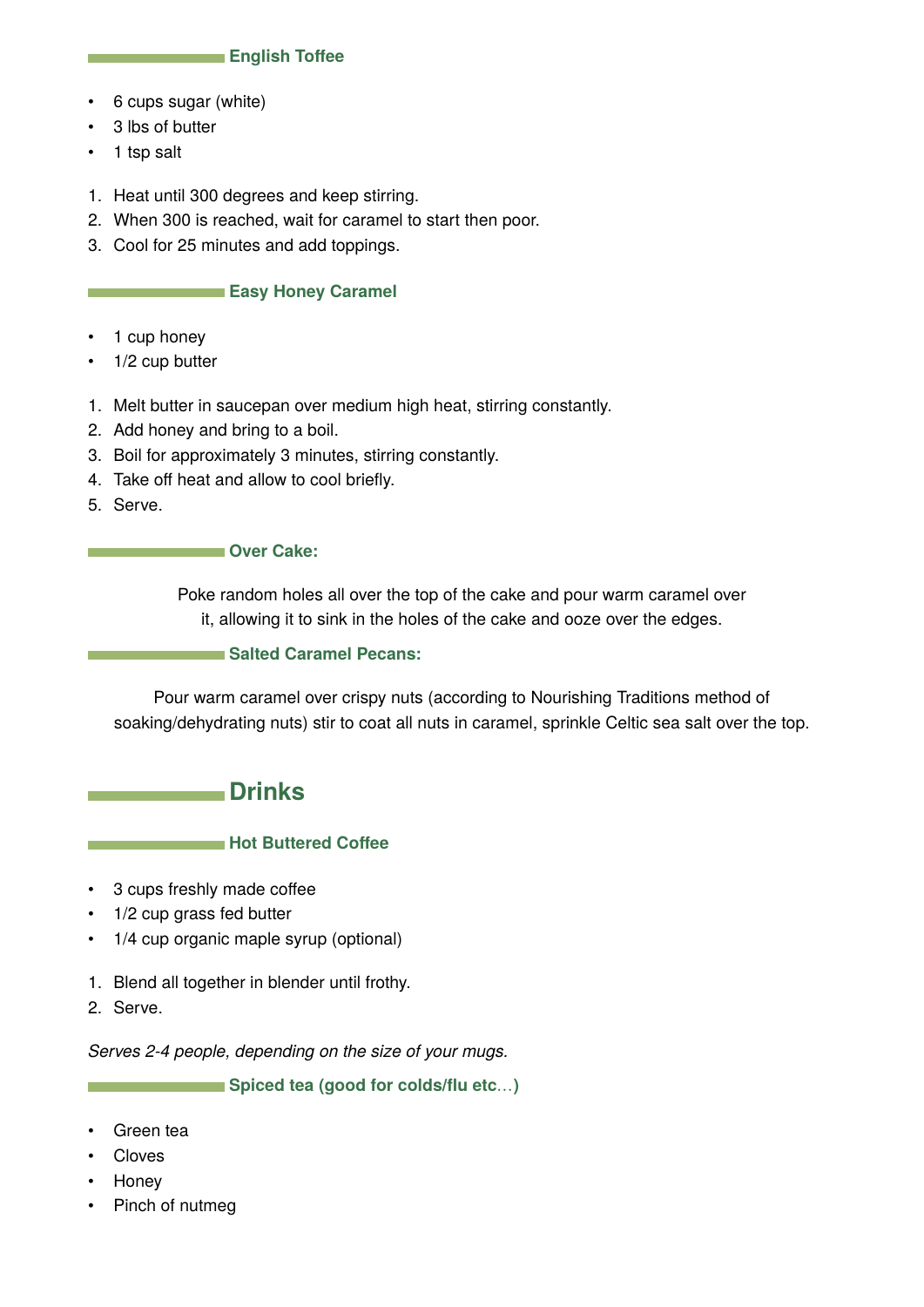<span id="page-13-0"></span>Mix with water on low heat until it simmers and poor into cup.

#### **Hot cocoa**

- 1 bar of chocolate (broken into small pieces)
- 8oz cup of milk

Heat slowly on stove, serve

Additional: 1/2 teaspoon Pure Vanilla Extract, 1 pinch of Cinnamon, Ground or 2 tsp of Malted Milk

## **Spaced Cider (Ingredients 16 Servings)**

- 1 gallon apple cider
- 1 cup orange juice
- 1/2 teaspoon Pure Orange Extract
- 1/2 teaspoon Pure Lemon Extract
- 4 Cinnamon Sticks
- 2 teaspoons Cloves, Whole
- 1 teaspoon Allspice, Whole

## **Communicate Communicate Communicate Communicate Communicate Communicate Communicate Communicate Communicate Communicate Communicate Communicate Communicate Communicate Communicate Communicate Communicate Communicate Commu**

## **Basic Tomato Sauce**

- 1. Heat olive oil in large pot, about 6 tbsp
- 2. Crush a whole head of garlic, mince, and add to oil
- 3. Lightly brown garlic
- 4. Add puree tomatoes, fill to 4" from top. "
- 5. Season: Oregano, parsley, basil, marjoram, sea salt
- 6. Cook low heat all day, then follow canning directions

#### **Basic White Rice**

- 2 cups water
- $\cdot$  1/2 tsp salt
- 1 tsp coconut oil
- 1 cup rice
- 1. Boil water, salt, and oil
- 2. Add rice and stir once
- 3. Cook on low for 20 minutes
- 4. Let stand for 5 minutes before serving

#### **Refrigerator Pickles**

- Cut enough cucumbers into slices to fill large pickle jar
- 1 tsp salt
- 1.25 cups sugar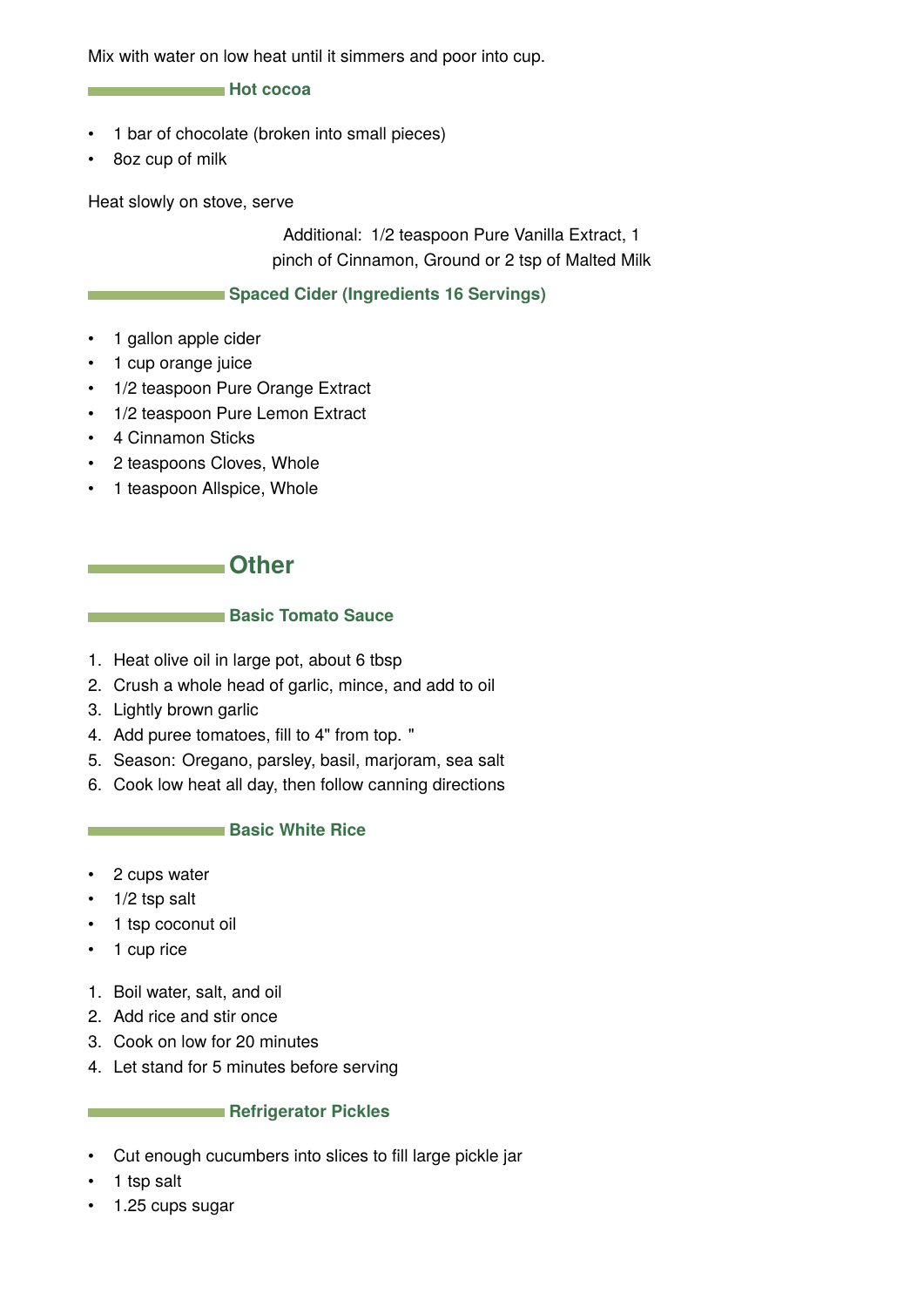- 1 slice onion
- 1 cup ACV
- 1 tsp celery seed
- 1. Mix cucumbers, salt and set for an hour covered.
- 2. Add rest and mix well, jar, and lit rest for 5 days.

## **Easy Coleslaw Dressing Servings: 6**

- 1/2 cup mayonnaise
- 2 tablespoons white sugar
- 1 1/2 tablespoons lemon juice
- 1 tablespoon vinegar
- 1/2 teaspoon ground black pepper
- 1/4 teaspoon salt

## **Marinated Slaw**

- 8 cups shredded cabbage
- 2 tbsp chopped pimientos
- 1/2 cup chopped green pepper
- 3/4 cup onion
- 1 cup sugar
- 1 cup ACV
- 1/2 cup water
- 1 tbsp mustard seed, ground
- 1. Mix all veggies in large bowl
- 2. Combine rest in a sauce pan, heat until thickened (stir)
- 3. Mix and chill, it will keep for a few days

## **CAUSE CONSUMER Quick Biscuits**

- 2 cups flour
- 1 cup cream
- 1 tbsp backing powder
- 1 tsp salt
- 1. Mix in bowl
- 2. Knead for 5 minutes or not sticky
- 3. Roll to 1/2" thick, cut into 3" rounds
- 4. Bake on greased sheet @ 450 for 8 to 10 minutes

## **Hard Tack**

- 3 cups of flour
- 1 cup water
- 1 tsp sea salt
- 1. Preheat oven to 350
- 2. Mix, knead, and roll out into 1/2 inch thick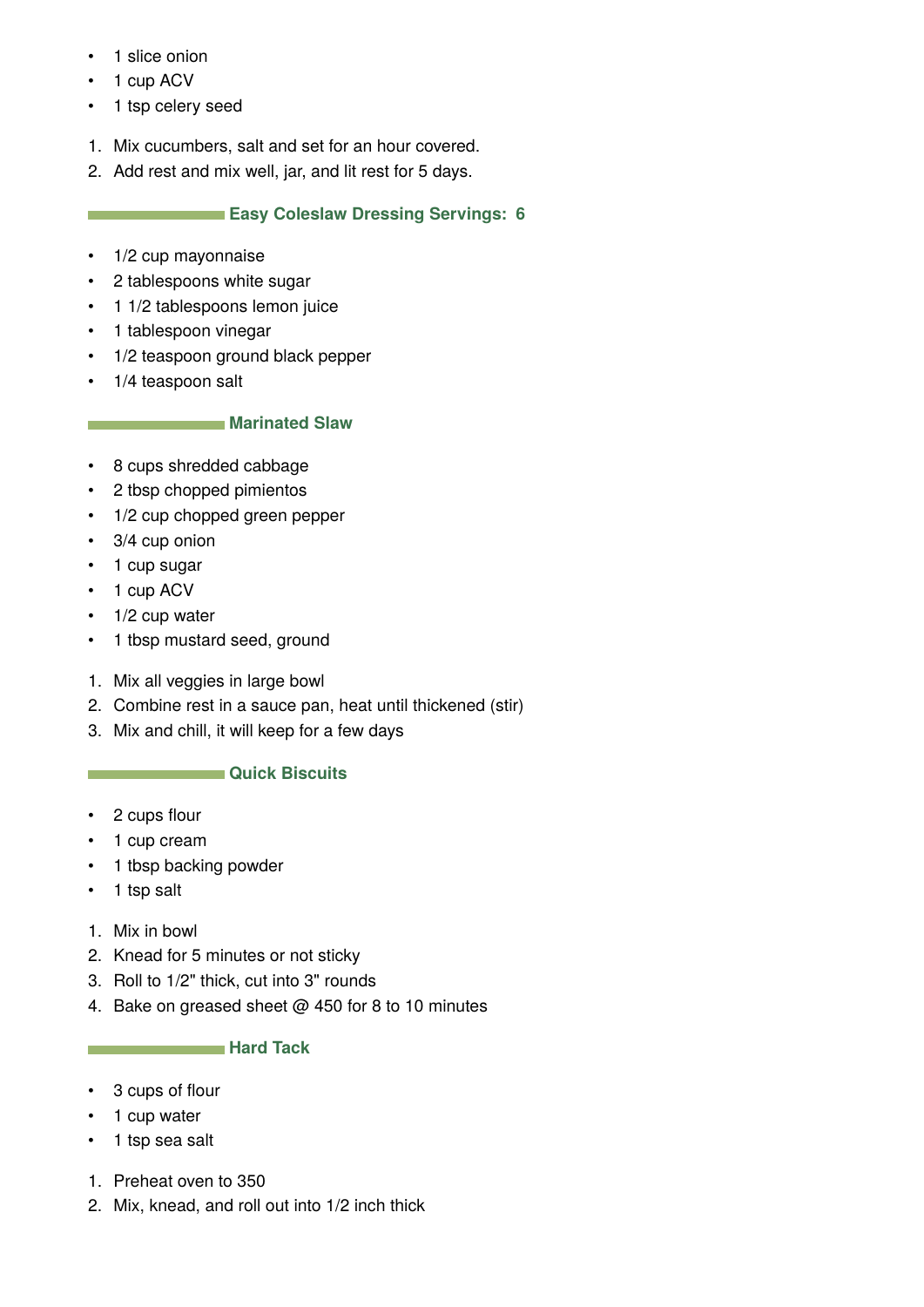- 3. Cut into 3 x 3 squares and poke 4 rows of 4 with tooth pic
- 4. Bake on un-greased pan for 30 minutes, and 30 more

**Greens** 

- 1 lb or so of greens
- 1 onion, chopped
- 3 slices of bacon
- 1 lemon
- salt and pepper
- 1. Cook bacon
- 2. Add greens, 2 cups water, lemon
- 3. Cook until tender, add salt and pepper to taste

#### **Dumplings**

- 1.5 cups of flour
- 1 tsp of backing powder
- 3/4 tsp salt
- 3 tbsp lard or bacon grease
- 3/4 cup milk
- 1. Mix and drop into boiling soup.
- 2. Cook 10 minutes covered and 10 uncovered

#### **Beer Batter**

- 1 cup all purpose flour
- 1 egg, beaten
- 1 tsp garlic powder
- 1/2 tsp black pepper
- 1.5 cups beer
- 1 tsp salt
- 1. Mix in bowl
- 2. Dip food in flour
- 3. Then batter and fry

#### **Baked beans**

- 4 cups navy beans, soaked overnight
- 2 cups hot water
- 1/2 lb pork
- 2 bay leaves
- 2 tsp dry mustered
- 3 tsp salt
- 1/4 molasses

Slow Cooker: Cook @ low for 10 to 14 hours. Stir once and a while.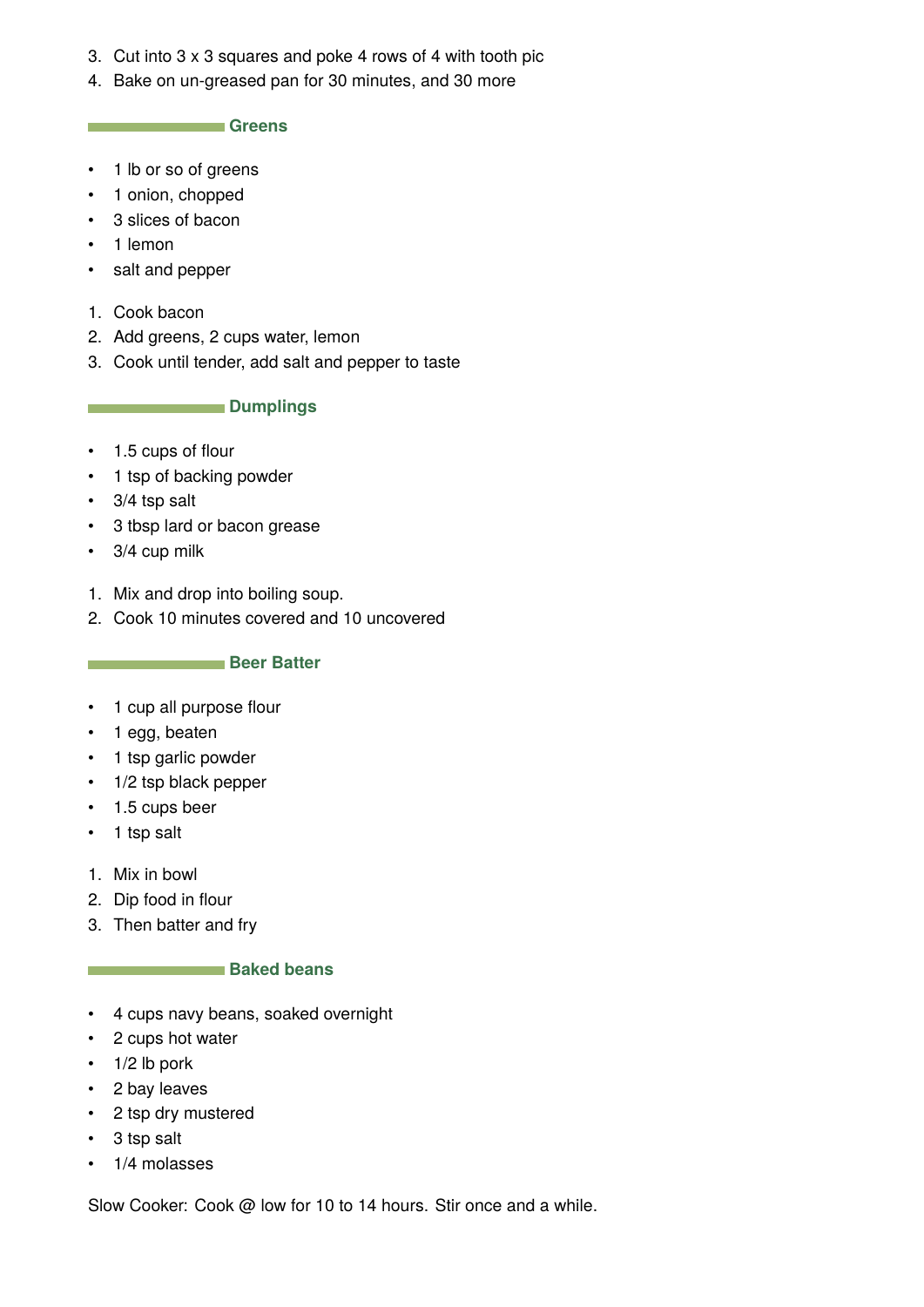#### **Bannock Mix**

- 1 cup flour
- 1 tsp backing powder
- $\cdot$  1/4 tsp salt
- 1/4 cup dry milk powder
- 1 tbsp lard

Sift dry ingredients, mix and save in zip lock for camping

#### **Spicy Jerk Seasoning**

- 1/4 cup onion powder
- 2 tbsp sea salt
- 2 tbsp thyme leaf
- 2 tbsp allspice
- 1 tbsp cinnamon powder
- 1 tsp cayenne powder

Mix with honey and paint meat, or use as a rub

#### **Dad's Jerky Marinade**

- 1/2 cup soy sauce
- 1/4 cup Worcestershire sauce
- 1/2 tsp liquid smoke
- 1 tsp Tabasco

**The Common** 

**The College** 

- 1 tsp garlic powder
- 1 tsp onion powder
- 1/2 tsp black pepper
- 1/2 cup brown sugar

Mix, add meat, chill over night, then make.

#### **Cajun Seasoning**

- 1/2 cup paprika powder
- 1/3 cup sea salt
- 1/4 cup garlic powder
- 2 tbsp black pepper
- 2 tbsp onion powder
- 1 tsp cayenne pepper
- 2 tbsp oregano
- 1 tbsp thyme leaf

#### **Taco/Mex Seasoning**

- 1/4 cup chili powder
- 1/4 cup cumin powder
- 1 tbsp garlic powder
- 1 tbsp onion powder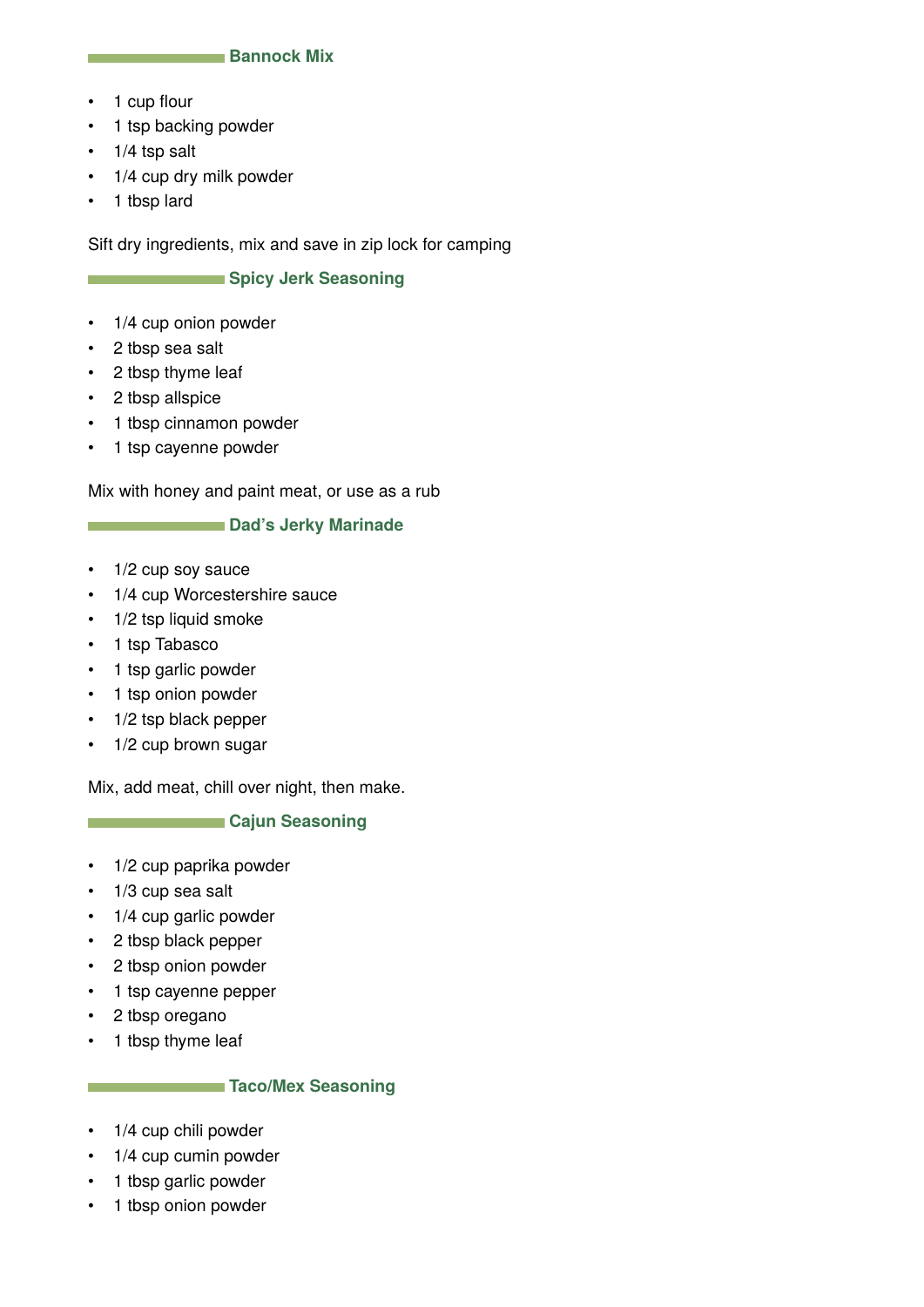- 1 tsp oregano leaf
- 1 tsp paprika
- 1/4 cup sea salt
- 1 tsp black pepper

## **Pumpkin Pie Spice**

- 1/4 cup cinnamon powder
- 1 tsp ginger
- 2 tsp nutmeg
- 2 tsp allspice
- 1/2 tsp clove powder (optional)

Good in: cheese cake, pie, lattes, etc…

**Baking Powder** 

- 1 tbsp backing soda
- 1 tsp corn starch
- 1.5 tbsp cream of tarter

Mix and voilà!

#### **Saltine Crackers**

*Makes about 60 2 x 2 inch crackers but may vary based on how thinly rolled and size cut*

- 1 cup unbleached all-purpose flour
- 2 Tablespoons unsalted butter, melted
- $\cdot$   $\frac{1}{4}$  cup water
- ½ teaspoon Sea salt
- water for brushing
- Sea salt for sprinkling
- 1. In the work bowl of a food processor, pulse the flour and salt to combine.
- 2. Add the melted butter and process until a coarse meal less than a minute.
- 3. Add the water and process until a dough is formed about 1-2 minutes.
- 4. Let rest 30-60 minutes to allow the gluten to relax.
- 5. Preheat oven to 400°F and line two sheet pans with parchment paper.
- 6. Divide the dough into quarters and roll thin. You have two ways to do this, I much prefer the pasta machine method but you can do it by hand.
- 7. By hand lightly flour the work surface and the top of the dough and using a heavy rolling pin, roll as thinly as possible.
- 8. Cut into squares I like about 2" x 2" brush lightly with water, sprinkle with salt.
- 9. Bake 400°F for 8-10 minutes until lightly golden. Keep and eye on them as they brown quickly and rotate the pans halfway through baking.

#### **Catmeal Crackers**

- 1 1/2 cups rolled oats
- 1 cup whole wheat flour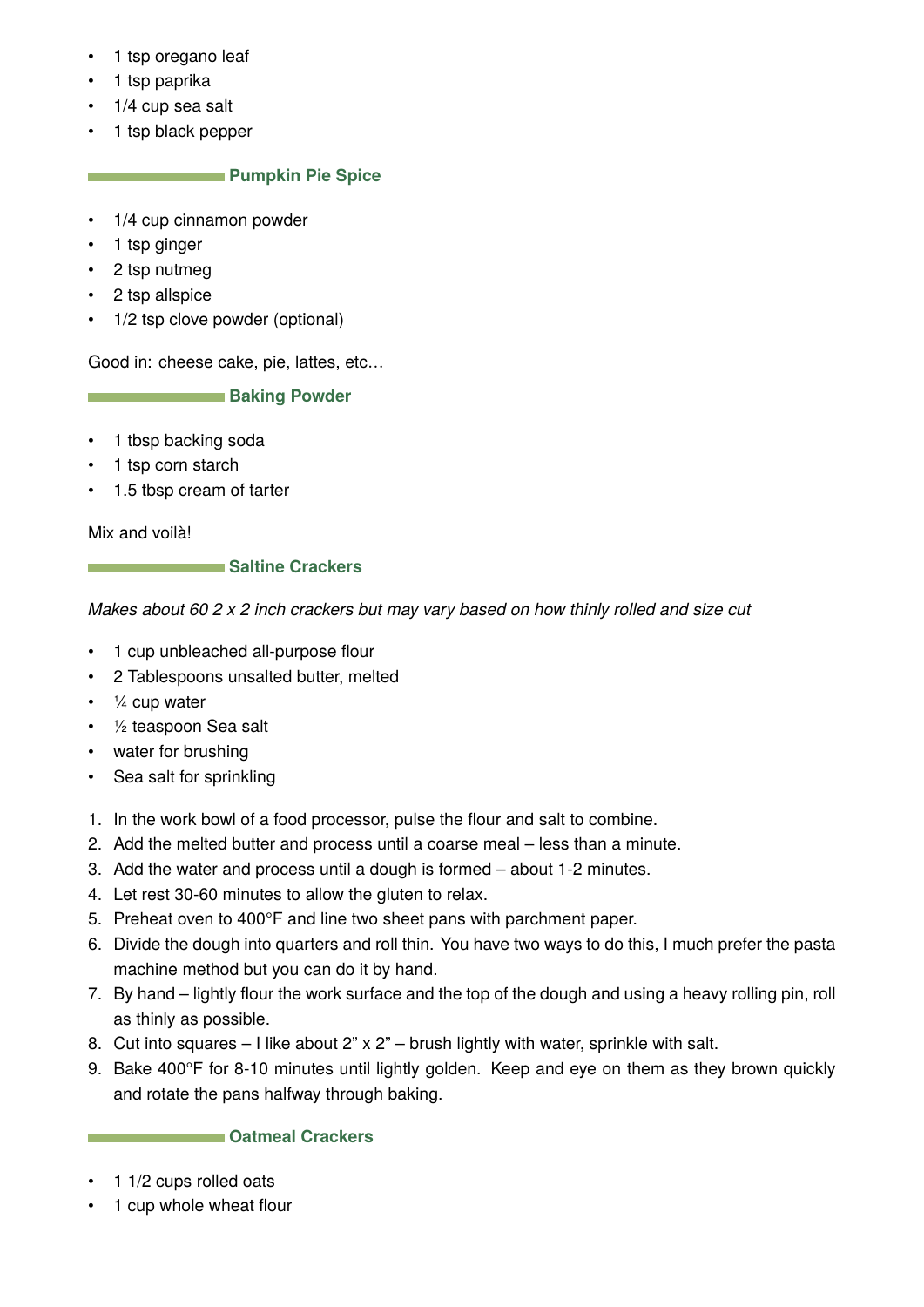- <span id="page-18-0"></span>• 1/2 teaspoon salt
- 1 tablespoon white sugar
- 1 teaspoon ground cinnamon (optional)
- 1/2 cup water
- 5 tablespoons olive oil
- 1. Preheat oven to 350 degrees F (175 degrees C). Grease a baking sheet.
- 2. Place the rolled oats into a blender or the work bowl of a food processor, and pulse several times to grind them into coarse flour. Stir the oat flour together with whole wheat flour, salt, sugar, and cinnamon in a bowl. Pour in the water and olive oil, and mix to form a soft dough. Place the dough onto the prepared baking sheet, and roll out 1/8-inch thick. Using a knife, partially slice through the dough in desired shapes.
- 3. Bake in the preheated oven until just barely brown, 10 to 15 minutes. Watch carefully, as they burn easily. Allow to cool completely on baking sheet before breaking along score lines into individual crackers.

*NOTE: The cinnamon can easily be replaced with many different seasonings to make different flavors. Some of the different types I've tried: garlic Parmesan; regular salt; and garlic pepper*.

#### **Horseradish Sauce**

- 2 tablespoons prepared horseradish
- 1 tablespoon cider vinegar
- 1 teaspoon dry mustard
- 3 tablespoons mayonnaise
- teaspoon ground red pepper
- ½ cup nonfat sour cream
- 1. In a small bowl whisk together horseradish, vinegar, mustard, mayonnaise, ground red pepper and sour cream.

## **Healing**

Lots of good stuff here to save you money and keep you healthy. As times get harder, knowing how to make your own supplements and personal care products is a must. Having alternatives is also handy, as availability is going to become more of an issue. **Note, this is what I do and is NOT medical advice.** Consult your own care provider before doing anything.

**Sources:** I purchase Borax from the grocery store in the laundry isle, and baking soda from same. DMSO, MSM, Magnesium Chloride I get from a farm supply company (Tractor Supply). You can also find wound care products and more at farm supply stores. Most other products I get from Swanson or Pure Bulk (see links/health).

#### **Buffered Vitamin C (How to make Sodium Ascorbate)**

Ingredients:

- 1 Teaspoon Ascorbic acid powder
- 1/2 Teaspoon Sodium Bicarbonate
- 2 oz + 2 oz Distilled water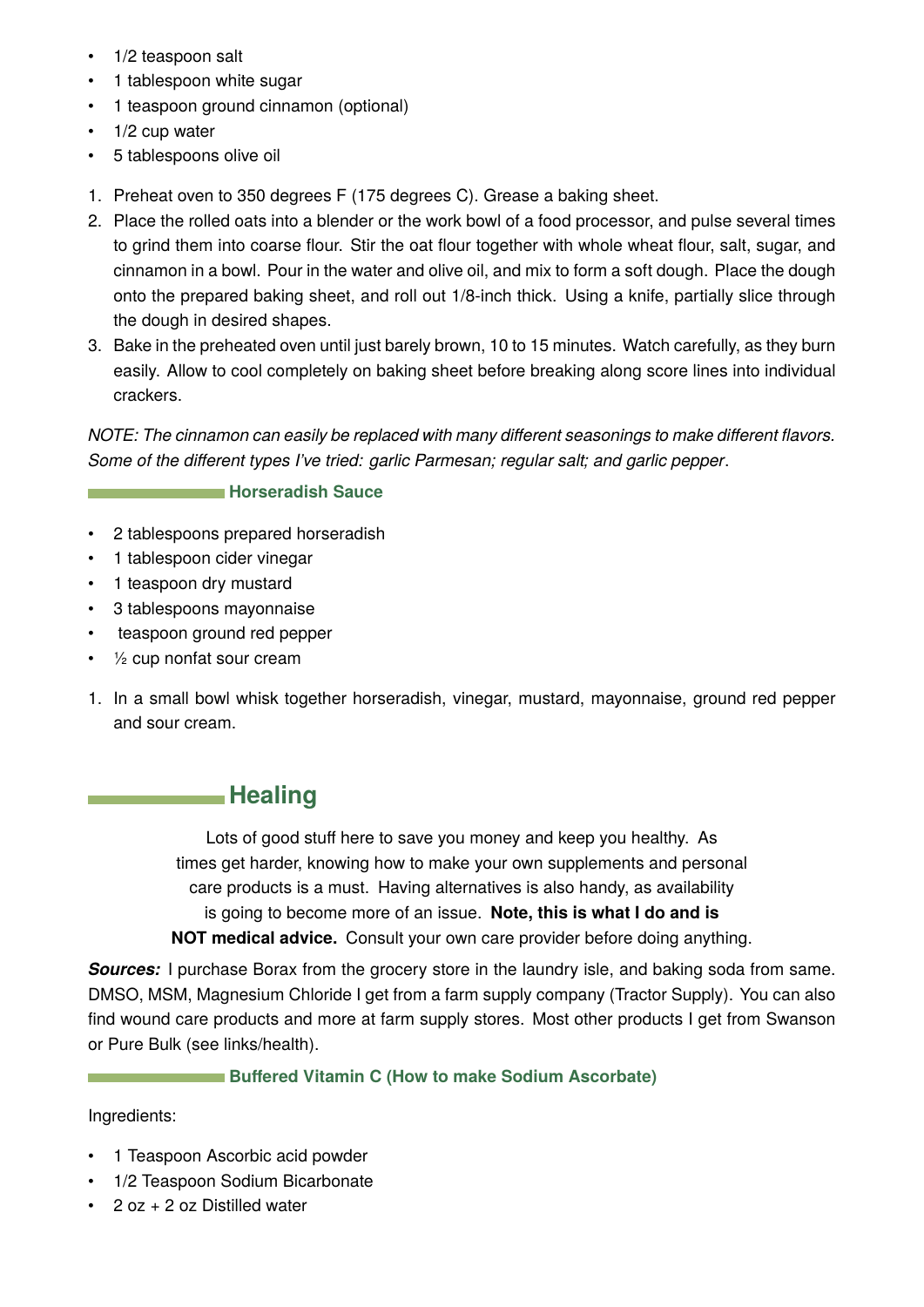**Note:** *The ratio of C to baking soda is 2 to 1. You can scale the amount down based on need, and bowl tolerance.*

Instructions:

- Add Vitamin C powder and backing soda to glass.
- Add two fingers of water, let fizz
- Fill water to about 8oz and drink

This form of vitamin C is more tolerated that other for oral use. I would use strait ascorbic acid with taken with water and a little salt for a first response to a serious condition. *You need to read up on how to take Vitamin C (dosage and frequency), and it is a good subject to study.* However with that said the basic advice from Andrew Saul is: *"Take enough C to be symptom free, whatever the amount might be"*. When you get too much it will cause you **run** to the toilet. Back off a little, and you will be fine.

#### **Tooth powder**

- 2 or 3 tbs of baking soda
- 4 to 6 drops of essential oil (cinnamon or mint)

Use a wooden toothpick or coffee stirrer to mix and place in a small glass jar. This one will take you a little while to 'dial' it in for taste/strength.

## **Dosages from the Arm & Hammer Company for colds and influenza in 1925**

- Day 1 Take six doses of 1/2 teaspoon of baking soda in glass of cool water, at about two-hour intervals
- Day 2 Take four doses of 1/2 teaspoon of baking soda in glass of cool water, at the same intervals
- Day 3 Take two doses of 1/2 teaspoon of baking soda in glass of cool water morning and evening, and thereafter 1/2 teaspoon in glass of cool water each morning until cold symptoms are gone

## **ACV / Honey Dr. (Adapted from Dr. D. C. Jarvis author of Arthritis and Folk Medicine)**

- 2 tsp raw honey
- 1 Tablespoon raw organic apple cider vinegar
- 8oz purified water

Mix the above ingredients in a glass (do not use plastic) and drink before each meal (breakfast, lunch and dinner).

To help with overall health, weight loss, gut issues, arthritis, and more

#### **Magnesium Chloride Internal Protocol**

*This is taken from Dr. Thomas Levy's book "Magnesium: Reversing Disease" (a must read).*

The oral approach was as follows (2.5% solution, 25 grams in 1000 cc of water):

- Adults and children over 5 years: 125 cc
- $\cdot$  4 years: 100 cc
- 3 years: 80 cc
- 1 to 2 years: 60 cc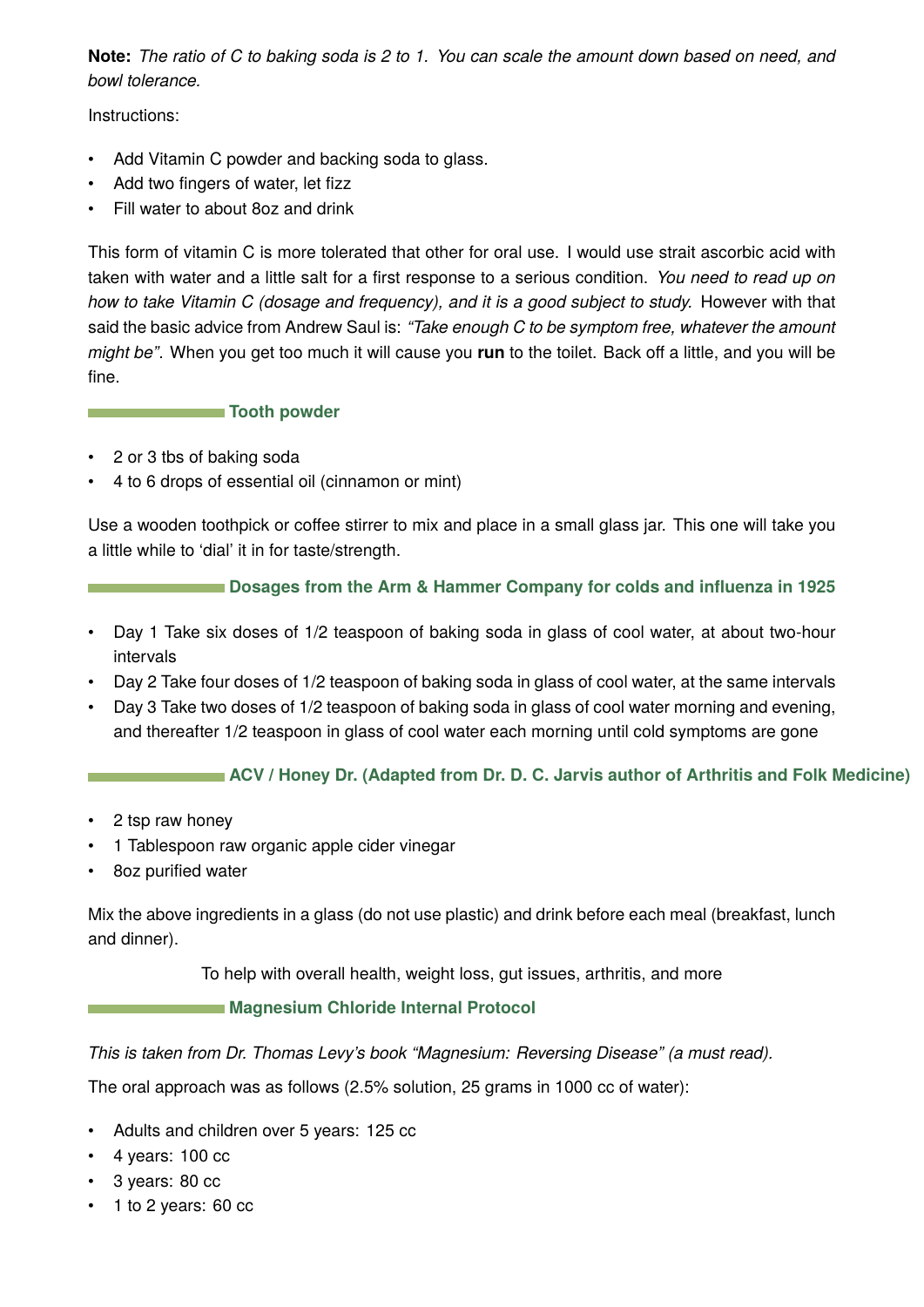- 6 months to 1 year: 30 cc
- Under 6 months: 15 cc

## **Note:**

- For chronic diseases, this oral route was often administered twice daily for months or even years.
- For acute diseases and infections, administration was every six hours.
- For disease prevention, administration was once a day, indefinitely.

## **Magnesium Oil**

- 1 Cup of hot water (filtered only, just under boiling)
- 3 Tbs magnesium chloride flakes
- Optional: (**After above mixture has cooled to room temp**) add 1/4 cup DMSO to aid in absorption and get the benefits of DMSO.

Stir until completely devolved, let cool. Place and container for use.

**Magnesium Oil Plus** 

Using vodka instead of distilled water will decrease the "oily" feeling of magnesium oil. Adding MSM reduces the itchy feeling that can be caused by magnesium oil.

- 1/2 cup vodka (room temperature)
- 1 cup magnesium flakes
- 10 grams MSM

Add magnesium flakes to vodka. The vodka does not have to be heated; the magnesium flakes will dissolve easily with a bit of stirring. Stir in MSM crystals. (Usually available at farm stores.)

## **Bicarbonate Water (for magnesium)**

- Plain Milk of Magnesia aka MoM (magnesium hydroxide and water solution), make sure it has NO other ingredients.
- 1 Liter of chilled carbonated water (soda water, no sugar or anything else)

Take chilled soda water, poor out a little and add 3 tbs of MoM. Put cap back on and shake it for 30 seconds. Chill for 2 hours and shake again. Add one tbs of this to a liter of water for a daily supply of magnesium.

## **Boron from Borax**

## **Internal**

Earth Clinic's Ted recommends 1/4 teaspoon (940 mg  $\sim$  1,000 mg) of borax in 1 liter of water for men and  $1/8$  teaspoon (470 mg  $\sim$  500 mg) of borax in 1 liter of water for women each day. This would give men about 113 mg of boron each day they drink the solution and women about 56 mg of boron each day.

*or*

Walter Last recommends dissolving 1 teaspoon of borax in 1 liter of water and then taking one or 2 teaspoons of the borax solution daily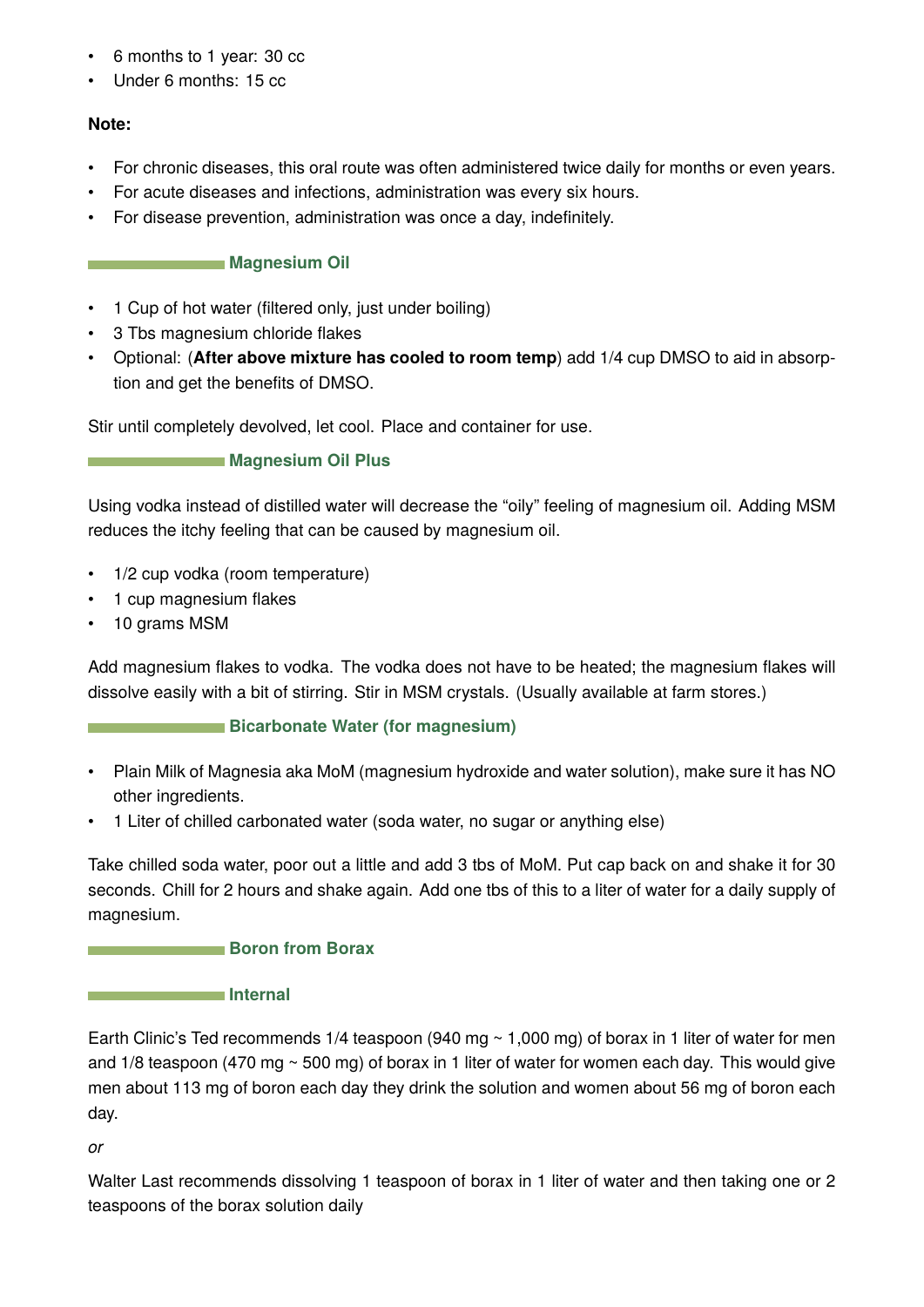#### **External**

Borax can be added to a tub bath or foot bath to benefit the skin. Add  $1 - 4$  tablespoons to a tub bath or foot bath. This is especially useful for fungal conditions of the skin.

Borax is also used as a shampoo substitute. It seems to be especially helpful for those with an itchy or infected scalp. Add 1 tablespoon borax to 1 or 2 cups of warm water and use this water to rinse your hair from the scalp to the ends. You can then rinse this water out. For some, this may eventually cause some drying of the hair and scalp. If this is the case, you can try moisturizing your hair with a small amount of coconut oil.

#### **Dog's**

Borax is one of the two ingredients in Ted's Famous Mange Cure. 2 cups of 3% hydrogen peroxide, 4 cups water and 3 heaping tablespoons of borax are mixed together. The solution is used to bath the affected area, or entire animal several times a day. The solution is allowed to dry on the animal. For more information see this page.

#### **Washing cloths**

No soap to get clean, soft, non irritating for skin:

Mix Borax and Super Washing Soda 50/50 as powder. Then to clean clothes, three to four tablespoons in wash.

Side note: Make Washing Soda 1. Pour baking soda into a cookie sheet. Spread it out to form a layer. 2. Bake the soda at 400°F (200°C) for 30 minutes to 1 hour. *The time isn't critical. You can't 'overcook' the soda, but you want to be sure to drive off all the water.* Remove the pan from heat, allow the washing soda to cool, and store it in a sealed container to keep it from picking up moisture from the air.

**Simple Salve** 

- 8 oz. Coconut oil
- 1.5 oz. (grated) beeswax
- 0.5 oz. Shea (or cocoa) butter
- 15-30 drops essential oils
- optional: 10 drops vitamin E oil to extend shelf life

In a small double boiler– I use a Pyrex glass bowl atop of a pan– heat all oils, beeswax and butter. (Hints: when selecting your tools, keep in mind beeswax is hard to clean, and this recipe can be stirred with wooden coffee stirrers. They work great!) Remove from heat and add essential oils and vitamin E if using. Pour into containers and let cool on the counter top to harden. (Hint: the hardness of the salve can easily be adjusted. Before pouring your recipe into containers, put a small amount of salve on a teaspoon and put in the freezer for one minute to harden. Remove and check firmness. For a softer salve, add more oils, for a harder salve add more beeswax).

#### **How to make an herb-infused oil**

- 4 oz. Dried herb
- 8 oz. Body-safe carrier oil, such as olive oil or almond oil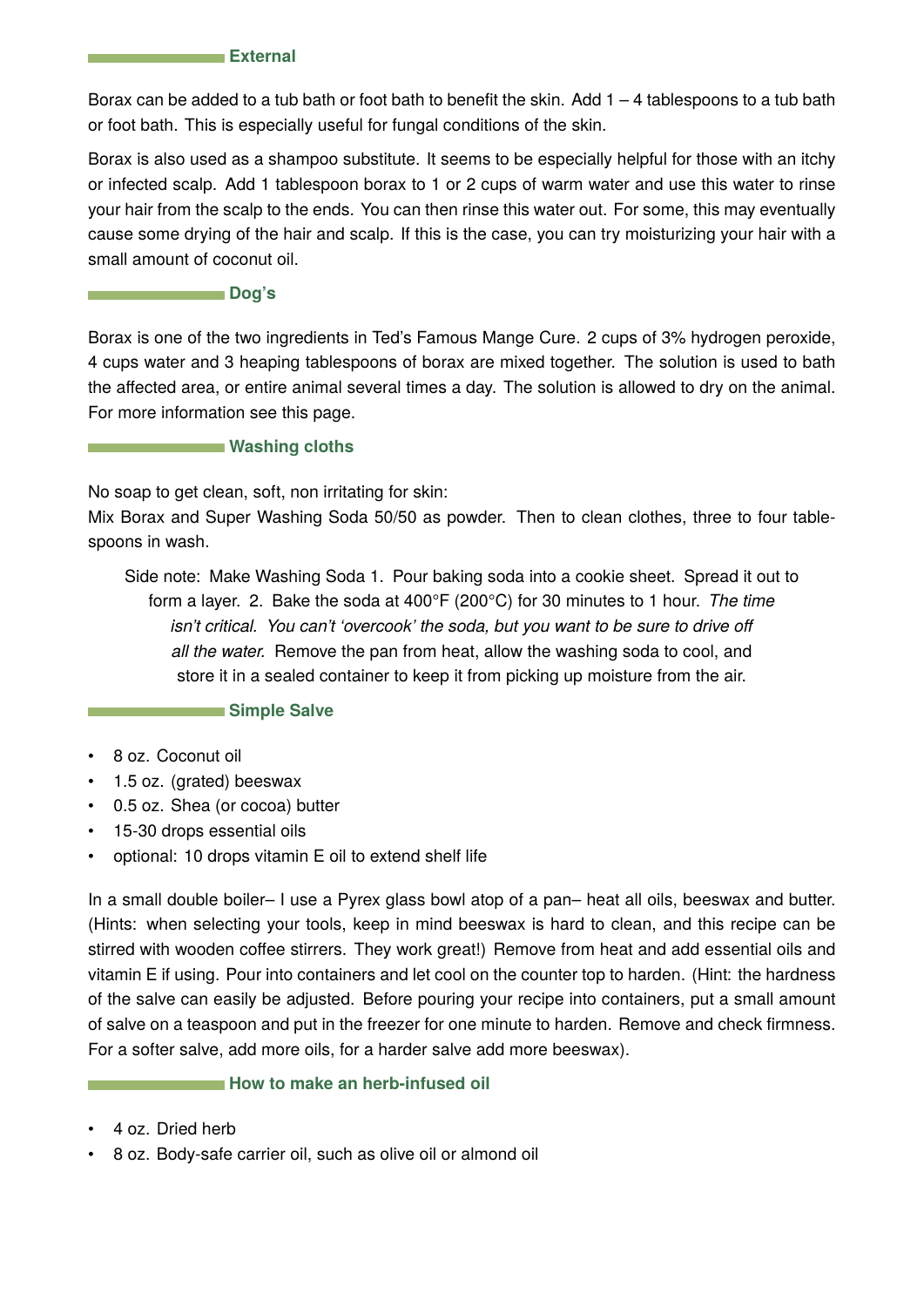- quart-sized mason jar
- crock pot or stock pot
- 1. Finely chop or powder your dried herb and add to the mason jar. Cover with the oil, and stir gently to distribute the herb throughout the oil.
- 2. Put the cap on the mason jar, and place the jar in a water bath in either a crock pot or a stock pot on the stove (if using the stock pot method, place a mason jar lid ring under the jar with your oil in it so the glass is not directly on the metal of the pot).
- 3. Gently heat the water and oil for 3–5 days, trying to keep the oil temperature around 110 degrees. The "warm" setting on a crock pot is ideal.
- 4. After 3–5 days, remove the jar and let the oil cool slightly so it's not too hot to the touch, and then strain your oil through muslin, cheesecloth, or an old and clean t-shirt to remove the dried herbs.
- 5. Store your oil in an airtight jar in a dark, cool place. It will last for up to a year.

## **Pine Tree - An amazing source of food and medicine, worldwide!**

How you can use pine medicine:

There are approximately 115 different species of pine worldwide—36 of which grow in North America. These evergreen and resinous coniferous trees (in the family Pinus, and the genus Pinaceae) are native to most of the Northern Hemisphere. But some pine species have flourished in the Southern Hemisphere too – like the cypress or kauri pines in Australia, for example. Find out which types of pine grow near you, and make sure they're true pines. Provided that you're not allergic, consider connecting with its healing properties.

Use the pitch. The sticky delicious-smelling sap has powerful antibacterial and antimicrobial properties. My O'odham friend Dennis often uses this as quick wilderness first aid for cuts, slivers, and burns. Try your hand at making your own healing salve below:

## **Pine Resin Healing Salve**

Ingredients:

- 1/4 cup pine resin
- 1/2 cup almond or olive oil
- 1 oz. grated beeswax

## Directions:

- 1. Heat oil in a double-boiler. As oil begins to simmer, add pine resin, and continue heating until the resin melts. Stir occasionally.
- 2. Option: Strain mixture through a cheesecloth.
- 3. Return mixture to double-boiler over low heat, and slowly stir in beeswax until melted. Pour mixture into jars or tins, and store in cool place.

You can use this salve on aching joints and sore muscles, shallow scrapes, and wounds, or on the chest for an aromatherapeutic agent.

## **Sacred Pine Needle Tea**

Use the needles. **Loaded with vitamin C—more than five times that of an orange—along with vitamins A, E, and a host of B vitamins, the needles are a cherished part of the pine.** Pine needles have strong antimutagenic, antioxidant, and antiproliferative properties, which help in preventing the growth of cancer cells. Try making your own tea with the following recipe: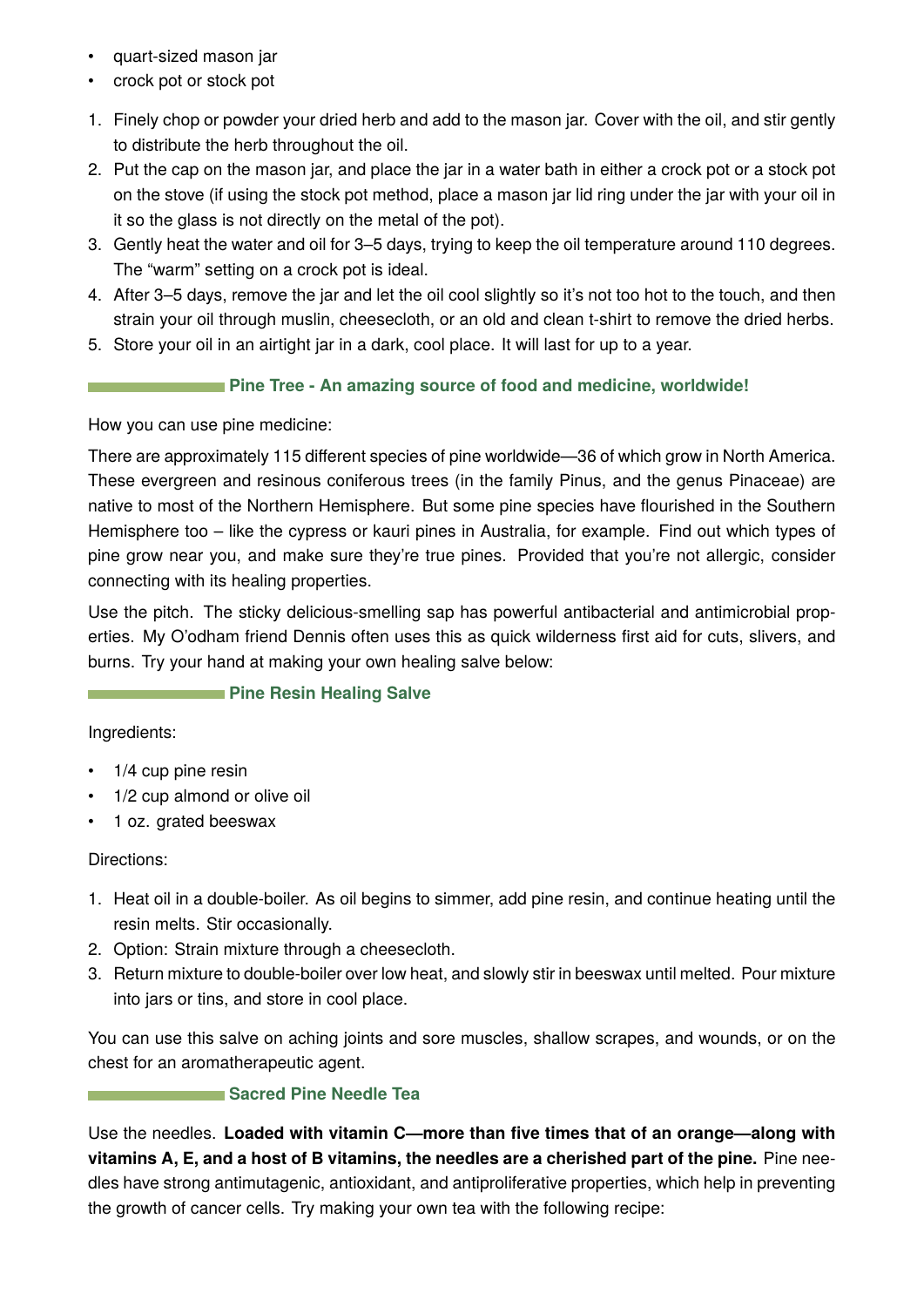- 1/2 cup young pine needles (a small handful)
- 3 cup spring water
- 1 slice of lemon (optional)

## Instructions:

- 1. Bring water to a boil.
- 2. 1. De-stem and remove the brown papery sheaths at the base of the needles.
- 3. Chop needles into 1/2 inch pieces, to help release essence.
- 4. Place 1 tbsp. of chopped needles into a mug and pour boiling water over top, allowing to steep for 5-10 minutes. Squeeze lemon into tea for flavor, or use as garnish.

## **Pine Pollen**

Pine pollen has been used in Traditional Chinese Medicine for centuries. While P. massoniana is primarily used in China, a good body of evidence suggests we can gain similar benefits from P. sylvestris. Pine pollen is an adaptogen, supporting the body's ability to navigate stress, balancing hormones, promoting better sleep and supporting the immune system. Pollen is primarily taken internally, but in China, the pollen is also applied to the face as a beauty treatment. Pine is known to be highly anti-inflammatory, so it seems logical that pine pollen is an important anti-aging option.

## **Pine Bark**

Taking a patch of bark off a tree will cause serious damage, so try to harvest bark from branches that you need to prune. Strip off the outer bark and harvest the softer inner bark. This can be used immediately or dried for later use in tea or as a topical poultice. When boiled, the inner bark becomes mucilaginous and can be used internally for constipation or hemorrhoids. Externally, either the tea or the inner bark itself (well soaked and pounded) can be applied to sores, burns or hemorrhoids.

## **Nebulizing H2O2**

I use 3% brown bottle H2O2 from the drugstore/walmart/where-ever. It works fine for me.

## **Dr Mercola Hydrogen Peroxide Nebulizer Protocol**

His recipe is as follows:

- 1 pint mason jar
- 8oz Distilled water
- 1 level teaspoon sea salt
- 3 teaspoon Hydrogen peroxide 3% (brown bottle) or 3/4 teaspoon if using 12% Food Grade H2O2

Either formula will make H2O2 0.1% dilution.

How to use: Nebulize mixture for 5-10 minutes. Repeat every hour if currently sick.

Note: Drugstore brown bottle 3% works.

## **Nebulizing Baking Soda Nebulizing Baking Soda**

If a person has a nebulizer, it can be done very easily. Nebulizer turns liquid medicine into a mist. First mix 100 ml of distilled water and 4.4 grams of baking soda by moderate heating. Then cool the liquid to room temperature. Transfer 10 ml of this liquid to nebulizer. Then turn on the nebulizer and inhale the mist.